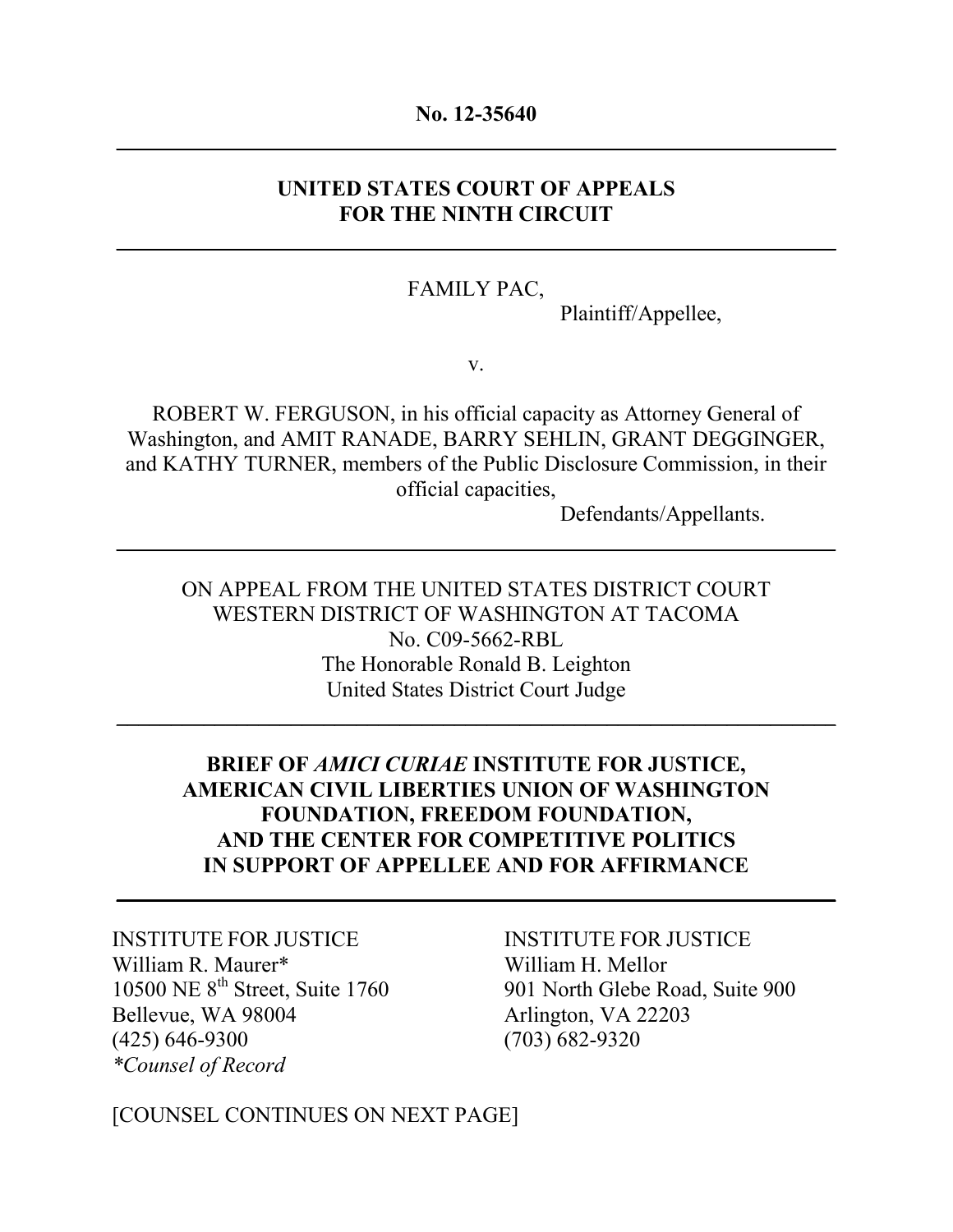# Paul V. Avelar UNION OF WASHINGTON 398 S. Mill Avenue, Suite 301 FOUNDATION Tempe, AZ 85281 Sarah A. Dunne (480) 557-8300 Nancy L. Talner

Counsel for *Amicus Curiae* Seattle, WA 98164 Institute for Justice (206) 624-2184

FREEDOM FOUNDATION Counsel for *Amicus Curiae*  2403 Pacific Avenue, SE of Washington Foundation Olympia, WA 98501 (360) 956-3482

Counsel for *Amicus Curiae*  Freedom Foundation

CENTER FOR COMPETITIVE POLITICS Allen Dickerson 124 S. West St., Suite 201 Alexandria, VA 22314 (703) 894-6800

Counsel for *Amicus Curiae* Center for Competitive Politics

# INSTITUTE FOR JUSTICE AMERICAN CIVIL LIBERTIES 901 Fifth Avenue, Suite 630

David E. Roland **American Civil Liberties Union**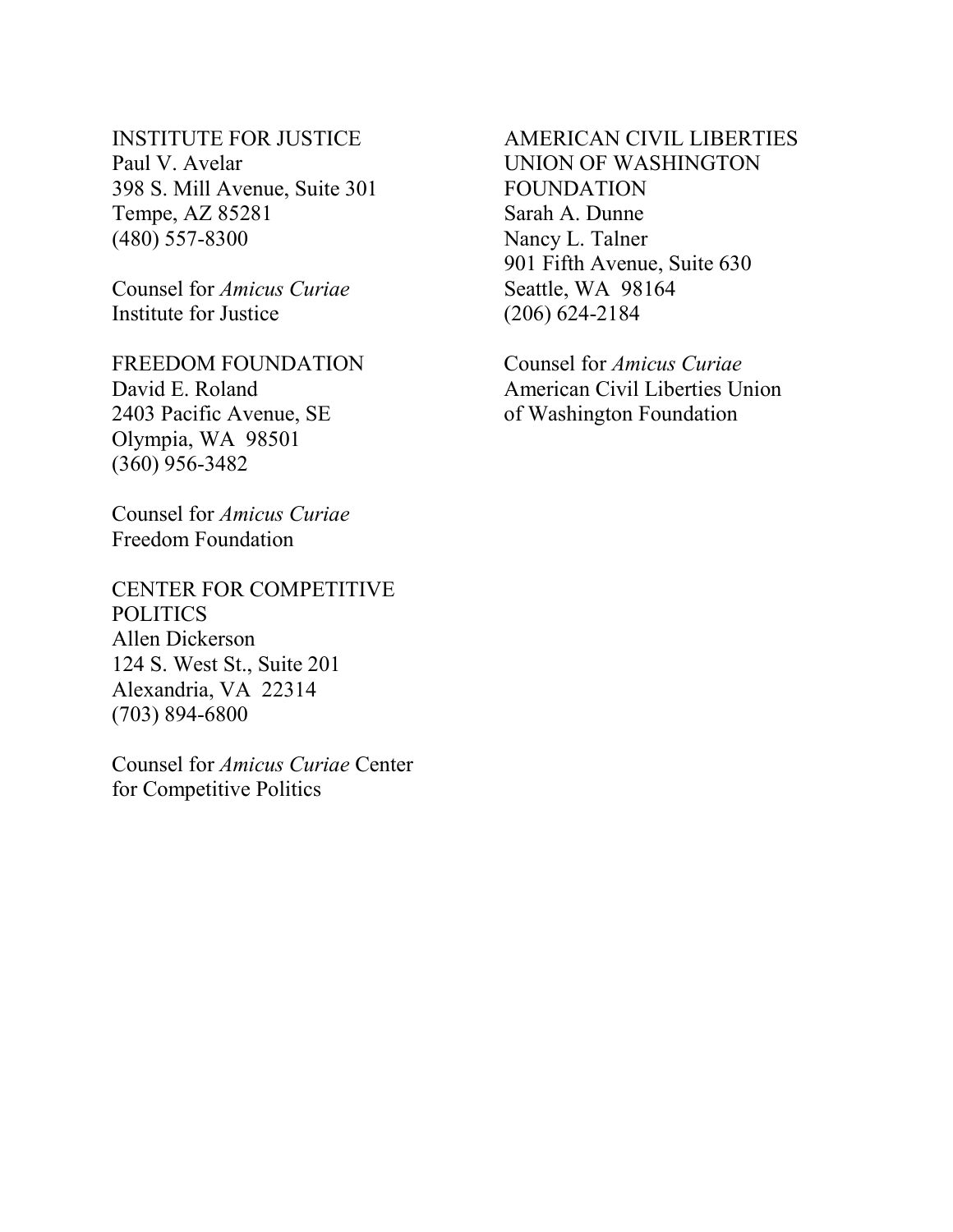#### **CORPORATE DISCLOSURE STATEMENT**

The Institute for Justice is a nonprofit organization organized under Section 501(c)(3) of the Internal Revenue Code. The Institute for Justice does not have a parent corporation and does not issue stock. There are no publicly held corporations that own ten percent or more of the stock of the Institute for Justice.

The American Civil Liberties Union of Washington Foundation (ACLU-WA Foundation) is a nonprofit organization organized under Section 501(c)(3) of the Internal Revenue Code. The ACLU-WA Foundation does not have a parent corporation and does not issue stock.

The Freedom Foundation is a nonprofit organization organized under Section 501(c)(3) of the Internal Revenue Code. The Freedom Foundation does not have a parent corporation and does not issue stock.

The Center for Competitive Politics is a nonprofit corporation exempt from taxation under Section  $501(c)(3)$  of the Internal Revenue Code and organized under the laws of Virginia. The Center for Competitive Politics has no parent companies, subsidiaries, or affiliates and does not issue shares to the public.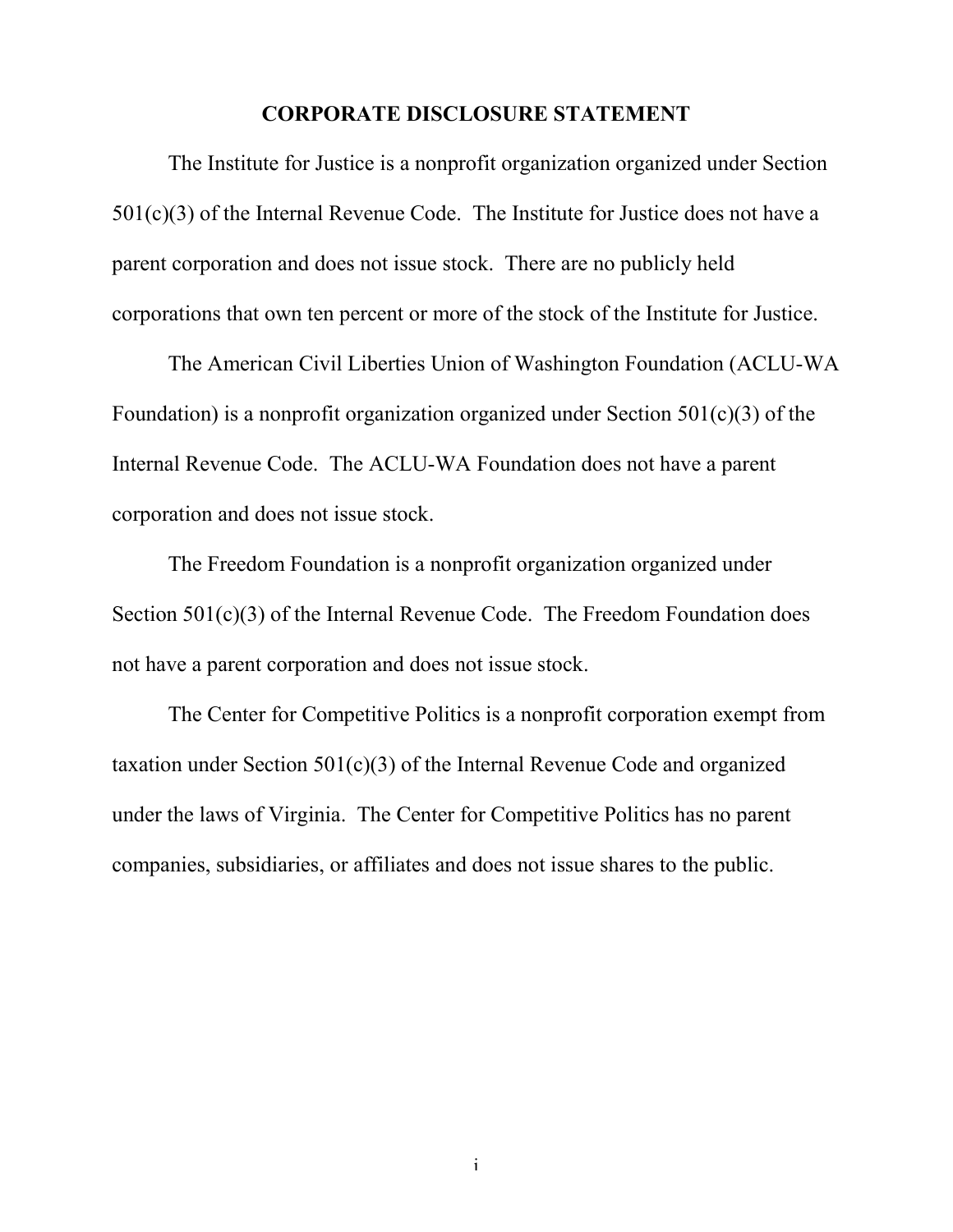# **TABLE OF CONTENTS**

| $\mathbf{A}$ . |    |                                                                                                                     |
|----------------|----|---------------------------------------------------------------------------------------------------------------------|
| <b>B.</b>      |    | The Consequences Of Treating Pro Bono Legal Services In Section                                                     |
| $C$ .          |    |                                                                                                                     |
|                | 1. | The PDC's Policy Interferes With The Fundamental Right<br>To Associate To Pursue "Civil-Rights Objectives" Through  |
|                | 2. | The PDC Has No "Substantial Regulatory Interest" In The<br>Provision Of Pro Bono Services In Section 1983 Cases  14 |
|                |    | The PDC Has No Valid Authority Nor Compelling<br>a.<br>Reason To Regulate The Provision Of Pro Bono Legal           |
|                |    | Lawyers Representing Clients In Section 1983<br>$\mathbf b$ .<br>Litigation Are Not Promoting The Political Goals   |
|                | 3. |                                                                                                                     |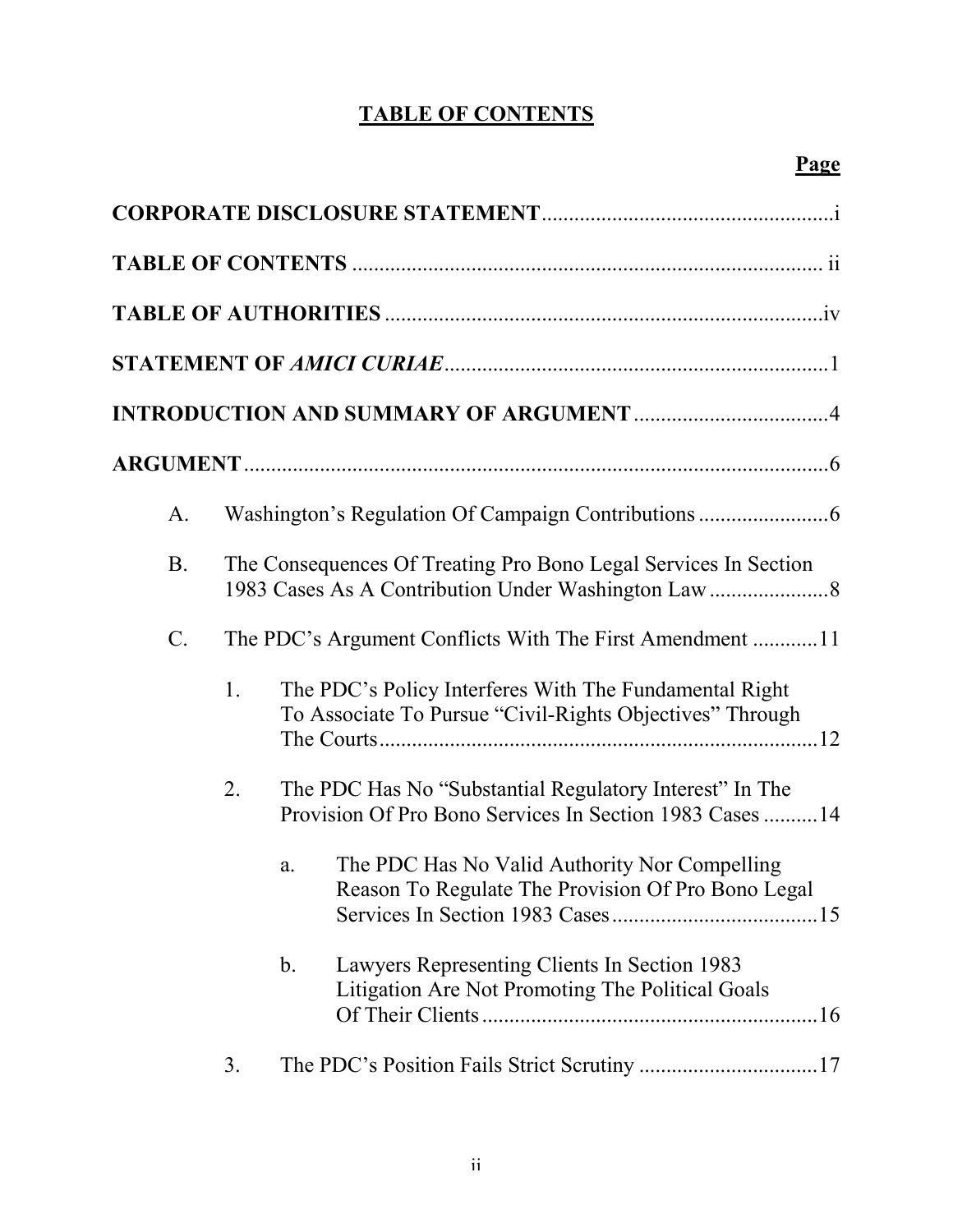| D. | Accepting The PDC's Argument And Denying Fees Would |  |
|----|-----------------------------------------------------|--|
|    |                                                     |  |
|    |                                                     |  |
|    |                                                     |  |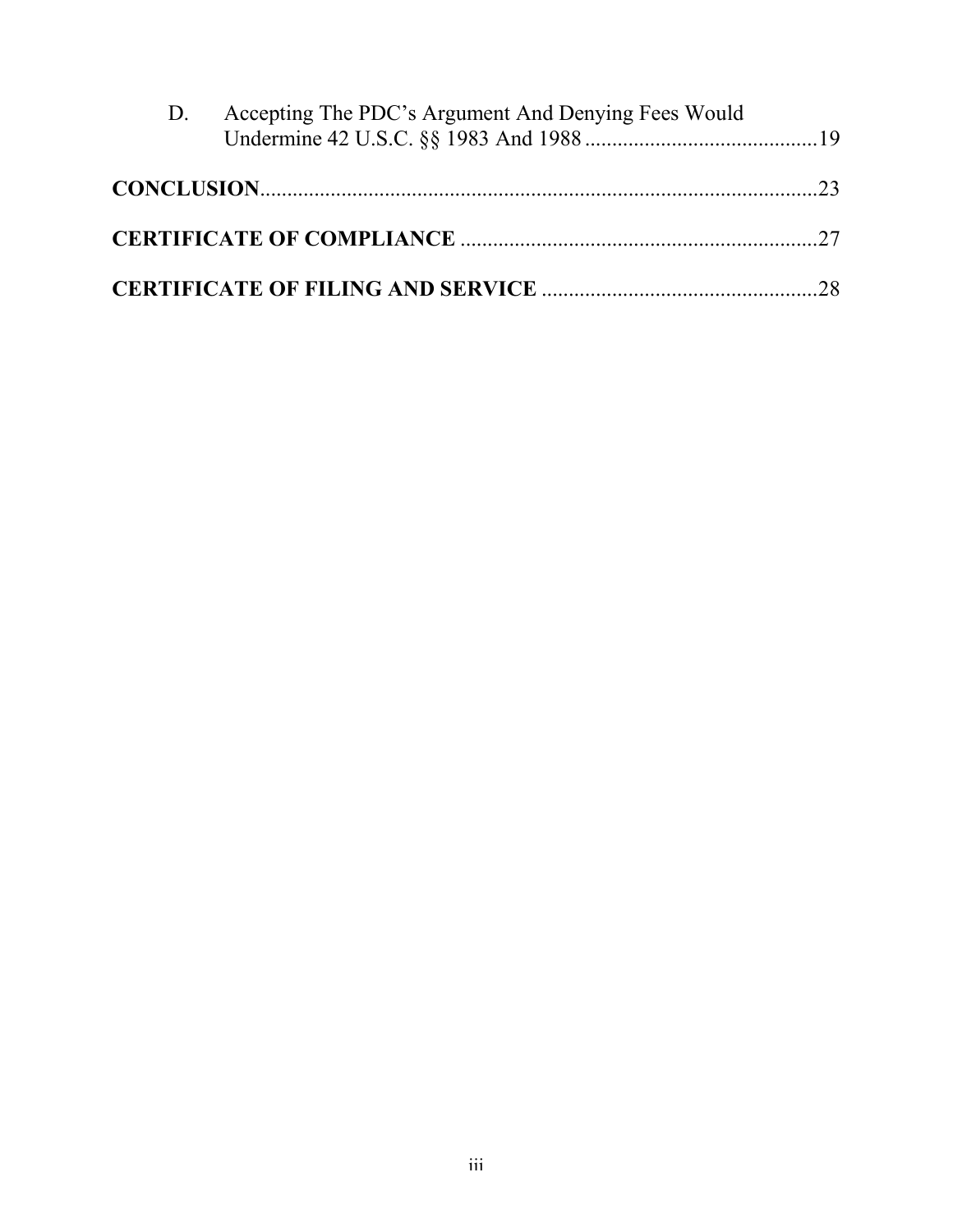# **TABLE OF AUTHORITIES**

# **Page(s)**

| Ariz. Free Enter. Club's Freedom Club PAC v. Bennett,                                                                                                        |     |
|--------------------------------------------------------------------------------------------------------------------------------------------------------------|-----|
| Beeks v. Hundley,                                                                                                                                            |     |
| Borough of Duryea v. Guarnieri,                                                                                                                              |     |
| Brown v. Hotel & Rest. Emps. & Bartenders Int'l Union Local 54,                                                                                              | .23 |
| Brown v. Entm't Merchs. Ass'n,                                                                                                                               |     |
| Buckley v. Valeo,                                                                                                                                            |     |
| Cal. Pro-Life Council, Inc. v. Getman,                                                                                                                       |     |
| Christian Echoes Nat'l Ministry, Inc. v. United States,                                                                                                      |     |
| Citizens United v. FEC,                                                                                                                                      |     |
| Coal. for Secular Gov't v. Gessler,<br>No. 1:12-cv-01708-JLK (D. Colo. filed July 2, 2012),<br>certified questions accepted, 2012SA312 (Colo. Nov. 2, 2012)3 |     |
| Corsi v. Ohio Elections Comm'n,                                                                                                                              |     |
| Emineth v. Jaeger,                                                                                                                                           |     |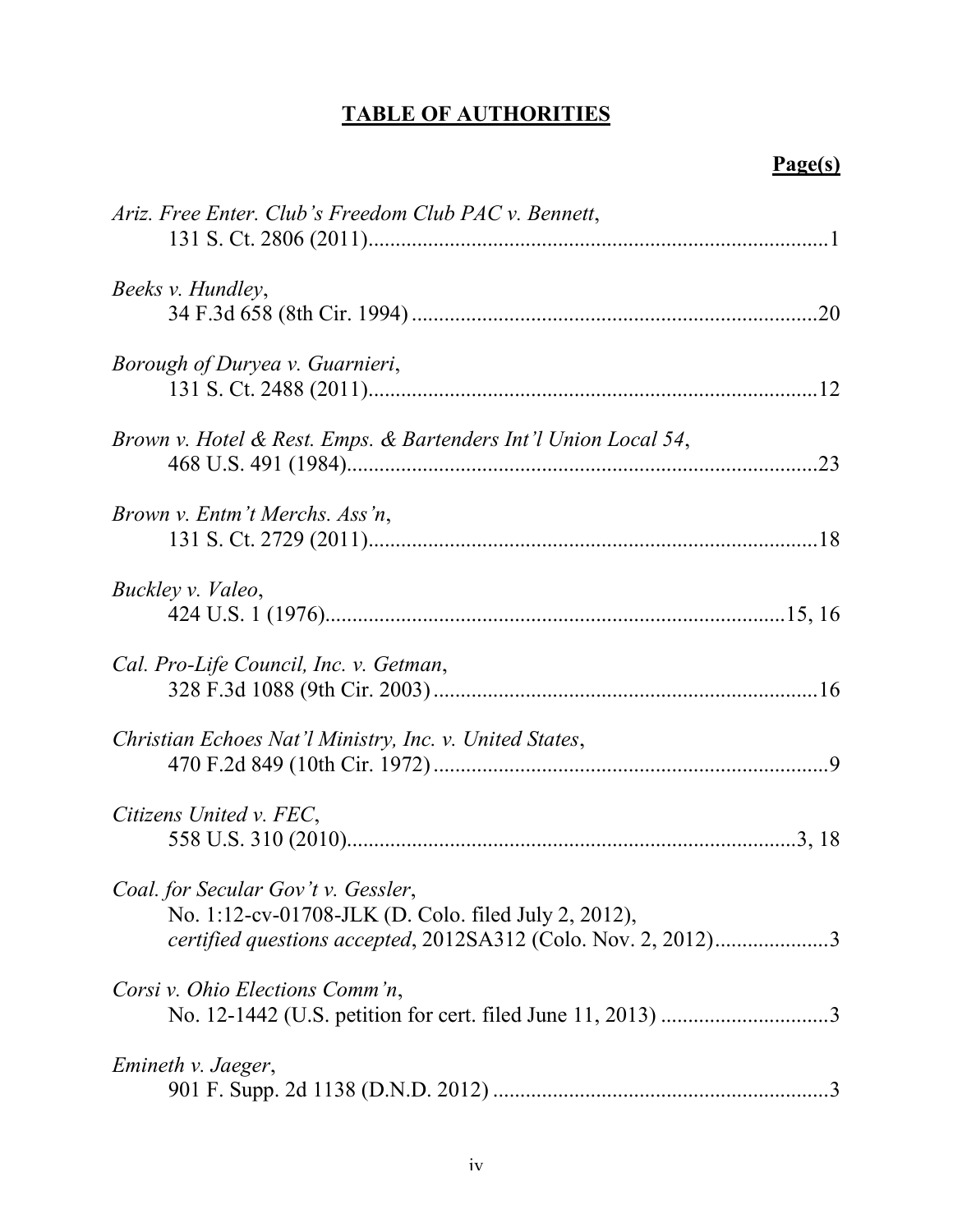| Evans v. Jeff D.,                                |     |
|--------------------------------------------------|-----|
| <i>Farris v. Seabrook,</i>                       |     |
| Felder v. Casey,                                 |     |
| Fla. Bar v. Went For It, Inc.,                   |     |
| Haywood v. Drown,                                |     |
| Hensley v. Eckerhart,                            |     |
| In re Primus,                                    |     |
| Inst. for Justice v. Washington,                 |     |
| NAACP v. Button,                                 |     |
| Nat'l Socialist Party of Am. v. Vill. of Skokie, |     |
| Nixon v. Shrink Mo. Gov't PAC,                   |     |
| Owen v. City of Independence,                    |     |
| Patsy v. Bd. of Regents,                         | .20 |
| Regan v. Taxation With Representation of Wash.,  |     |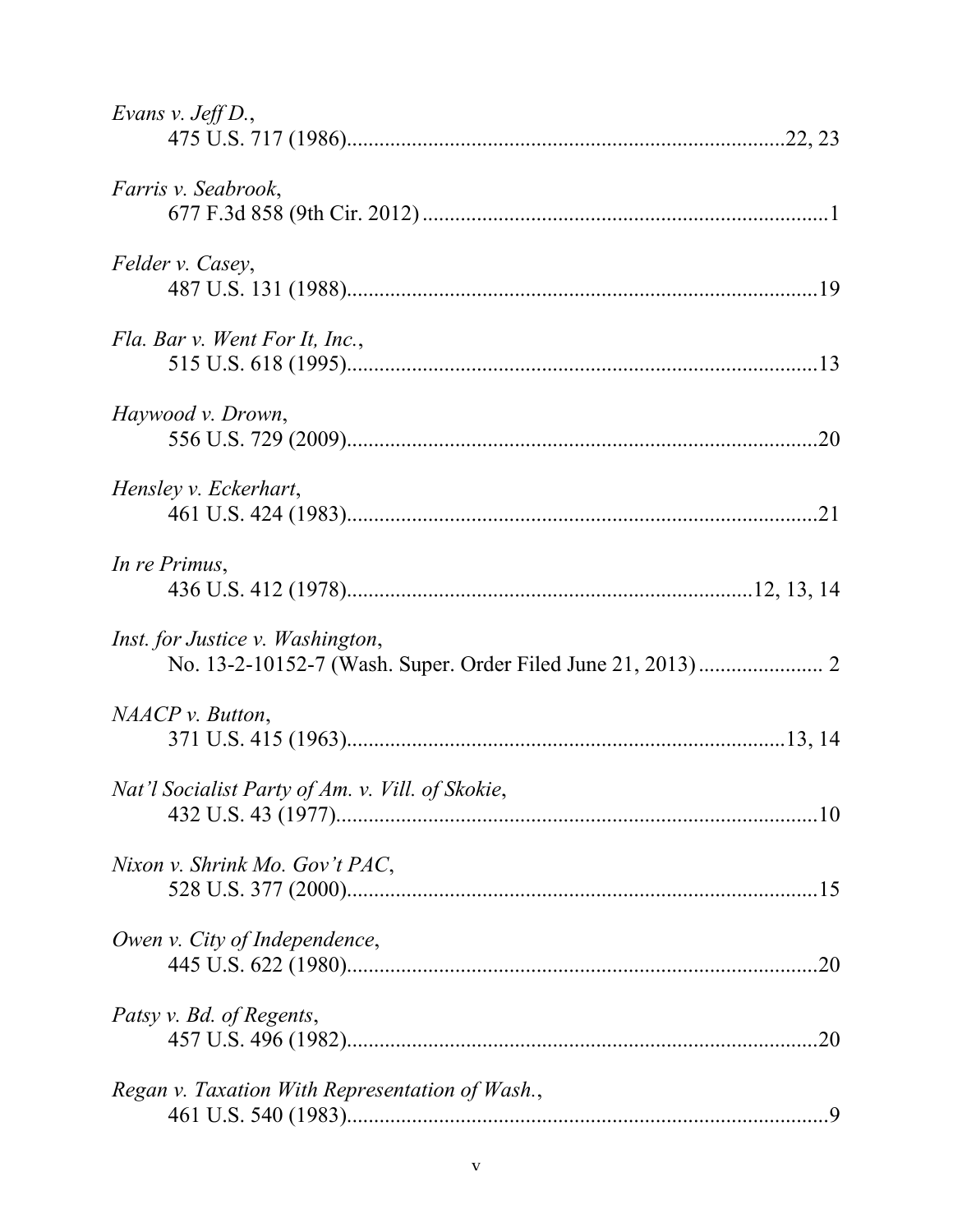| Robertson v. Wegmann,                                                              |  |
|------------------------------------------------------------------------------------|--|
| San Juan County v. No New Gas Tax,                                                 |  |
| SpeechNow.org v. FEC,                                                              |  |
| <b>Codes</b>                                                                       |  |
|                                                                                    |  |
|                                                                                    |  |
|                                                                                    |  |
|                                                                                    |  |
|                                                                                    |  |
|                                                                                    |  |
|                                                                                    |  |
|                                                                                    |  |
|                                                                                    |  |
|                                                                                    |  |
|                                                                                    |  |
|                                                                                    |  |
| <b>Other Publications</b><br>$\alpha$ $\alpha$ $\alpha$ $\alpha$ $\alpha$ $\alpha$ |  |

| 122 Cong. Rec. S17,051 |  |
|------------------------|--|
|                        |  |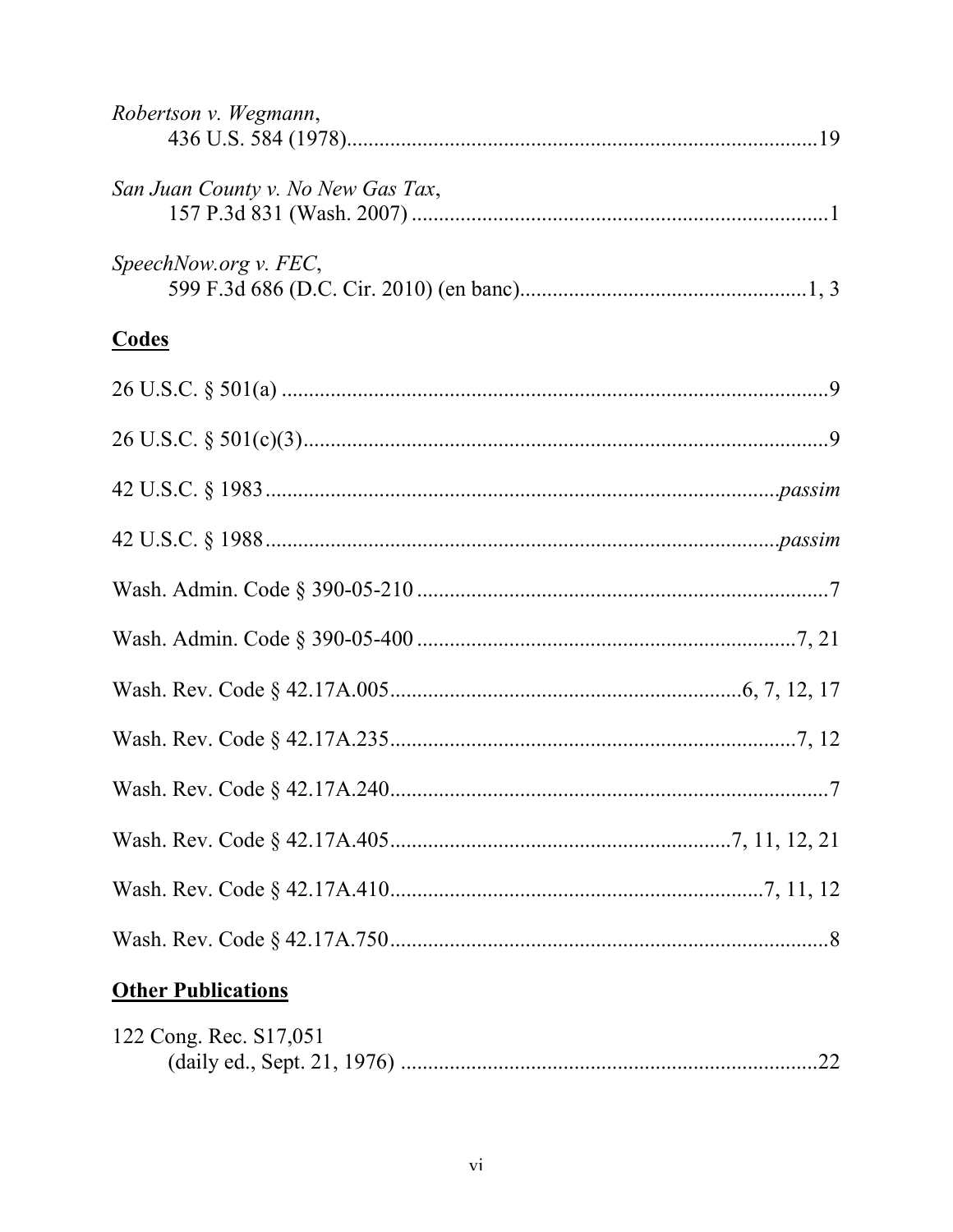| Gina M. Lavarda, Nonprofits: Are You At Risk Of Losing Your Tax-Exempt |    |
|------------------------------------------------------------------------|----|
| Layne Rouse, Battling for Attorneys' Fees: The Subtle Influence of     |    |
| "Conservatism" in 42 U.S.C. § 1988, 59 Baylor L. Rev. 973 (2007) 22    |    |
|                                                                        |    |
| S. Rep. No. 94-1011,                                                   | 22 |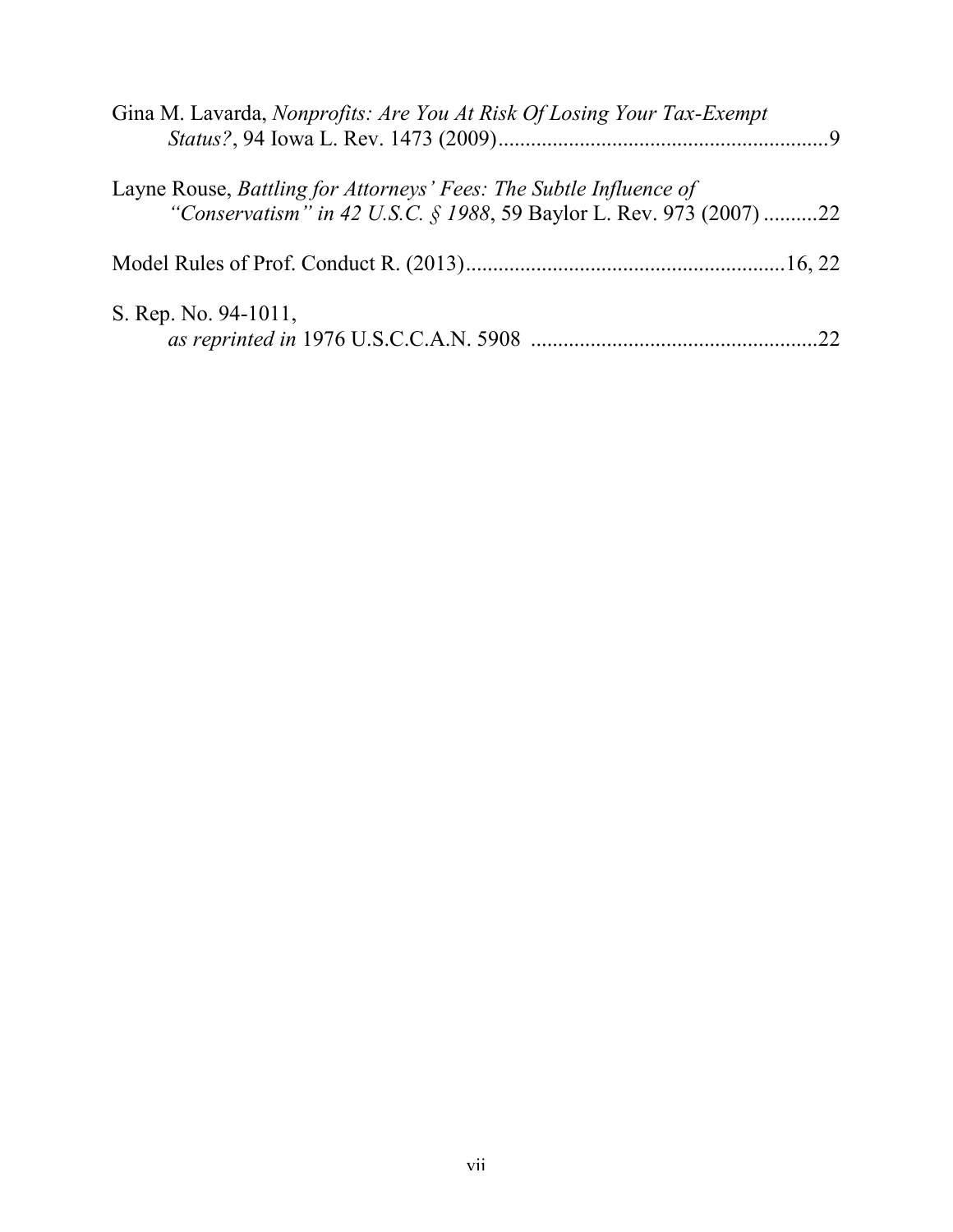## **STATEMENT OF** *AMICI CURIAE***<sup>1</sup>**

The Institute for Justice (the "Institute") is a nonprofit, public interest legal center dedicated to defending the essential foundations of a free society. It routinely represents campaigns, campaign committees, individual candidates, and independent political committees in cases brought pursuant to the Civil Rights Act of 1871, 42 U.S.C. § 1983, at all levels of federal and state courts, including *Arizona Free Enterprise Club's Freedom Club PAC v. Bennett*, 131 S. Ct. 2806 (2011); *Farris v. Seabrook*, 677 F.3d 858 (9th Cir. 2012); *SpeechNow.org v. FEC*, 599 F.3d 686 (D.C. Cir. 2010) (en banc); and *San Juan County v. No New Gas Tax*, 157 P.3d 831 (Wash. 2007). The position taken by the Washington Public Disclosure Commission (PDC) in this case would seriously threaten the Institute's ability to represent clients exercising their right to enforce the protections of the U.S. Constitution and other federal civil rights under 42 U.S.C. § 1983 ("Section 1983"). If the Institute's legal representation in Section 1983 cases is considered a campaign contribution, it would compromise the Institute's nonprofit status and interfere with its ability to associate with people involved in campaigns in order to vindicate civil rights through the courts. The Institute is a plaintiff in a state court constitutional challenge to the PDC's claim that pro bono representation in Section

 $<sup>1</sup>$  No party counsel authored any portion of this brief, and no party, party counsel,</sup> or person other than each *amicus* or its counsel paid for this brief's preparation or submission. Appellee has consented to the filing of this brief, Appellants did not consent, and *amici* have therefore moved for leave to file this brief.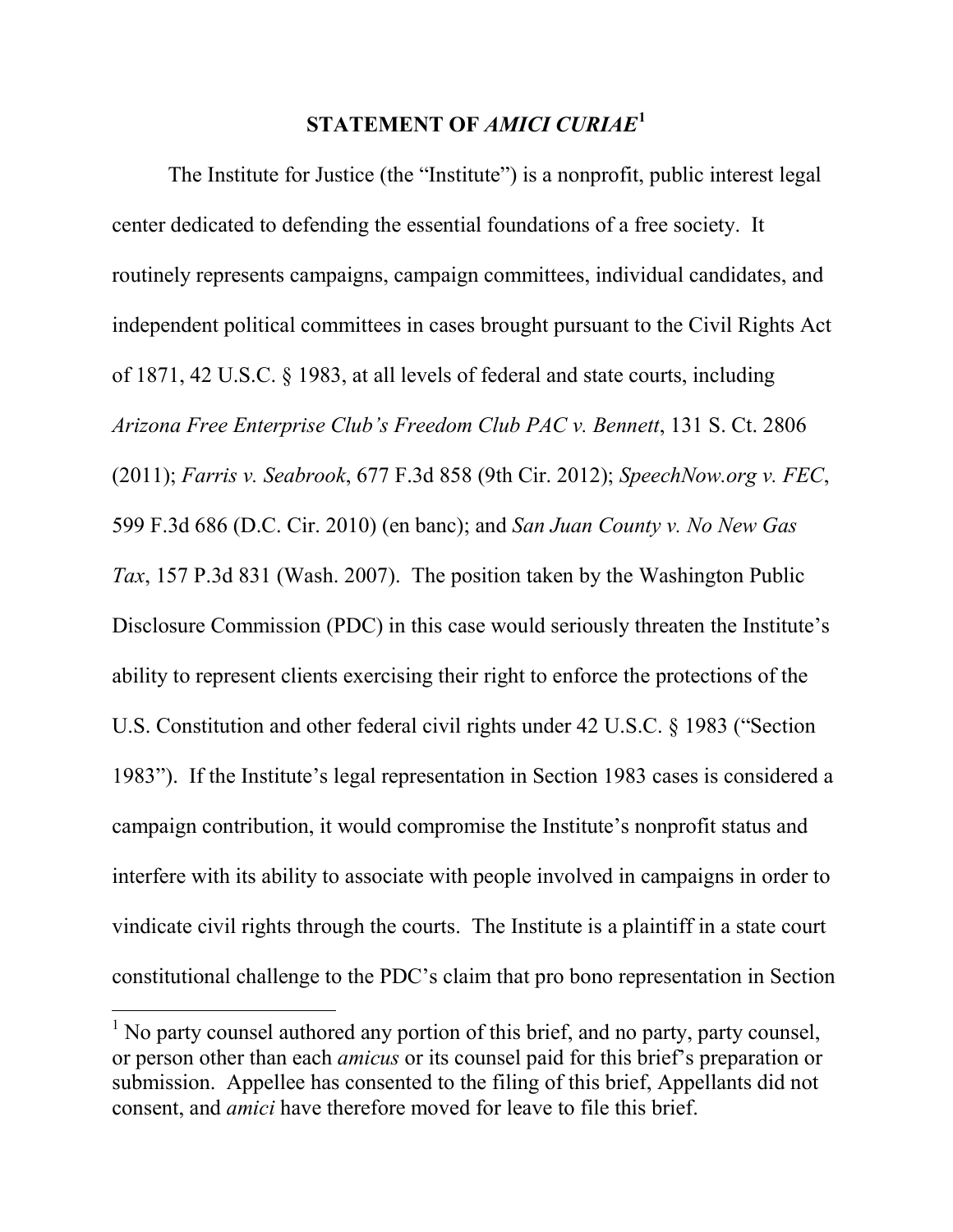1983 cases is a contribution that must be disclosed to the PDC. *See Inst. for Justice v. Washington*, No. 13-2-10152-7 (Wash. Super. Filed June 13, 2013). A Washington Superior Court has preliminarily enjoined the PDC from applying this policy to the Institute until a trial can be held on the merits. Order Granting Pls.' Mot. Prelim. Inj., *Inst. for Justice v. Washington*, No. 13-2-10152-7 (filed in Pierce County Superior Court June 21, 2013) (a certified copy of this order is attached to Appellee's Answering Brief, Docket Entry 46-1).

The American Civil Liberties Union of Washington Foundation (ACLU-WA Foundation) is a nonpartisan, nonprofit  $501(c)(3)$  organization that protects and maintains civil liberties and civil rights and takes action to further those liberties and rights. ACLU-WA Foundation has participated in numerous First Amendment and Section 1983 cases, as *amicus curiae*, as counsel to parties, and as a party itself. It also regularly files petitions for attorneys' fees under 42 U.S.C. § 1988.

The Freedom Foundation is a nonpartisan, nonprofit  $501(c)(3)$  organization whose mission is to advance individual liberty, free enterprise, and limited, accountable government. The Freedom Foundation routinely participates in litigation seeking to vindicate citizens' exercise of liberties protected by the First Amendment and other provisions of the U.S. and Washington Constitutions, as counsel, as a party, and as a friend of the court.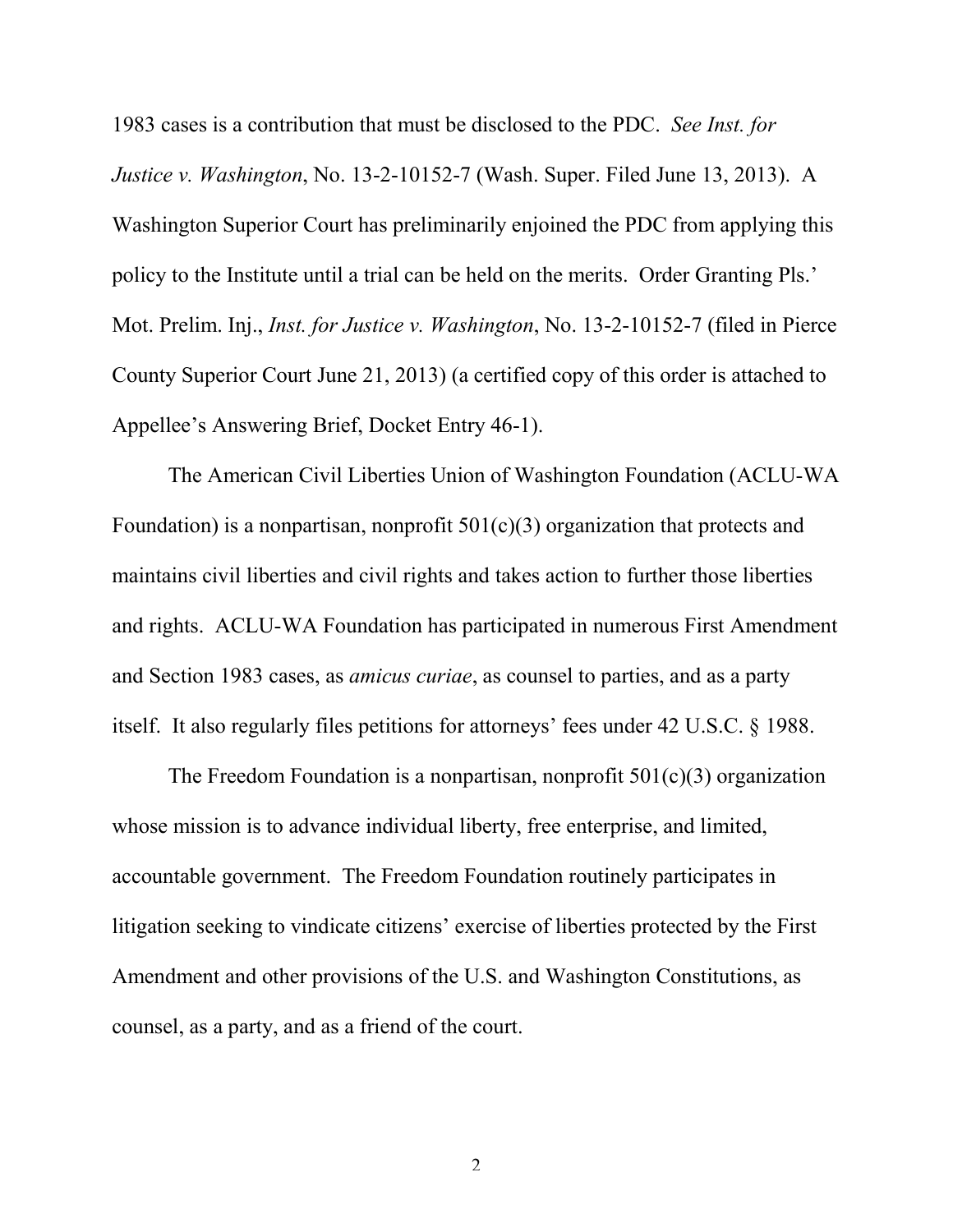Founded in 2005 by former Federal Election Commission Chairman Bradley Smith, the Center for Competitive Politics (CCP) is a 501(c)(3) organization that seeks to educate the public about the effects of money in politics and the benefits of increased freedom and competition in the electoral process. CCP works to defend First Amendment rights of speech, assembly, and petition through scholarly research and state and federal litigation. CCP has participated in many of the notable cases concerning campaign finance laws, including *Citizens United v. FEC*, 558 U.S. 310 (2010), and *SpeechNow.org v. FEC*, 599 F.3d 686 (D.C. Cir. 2010) (en banc). It has represented, and continues to represent, parties challenging state campaign finance laws under the First Amendment. *See, e.g.*, *Corsi v. Ohio Elections Comm'n*, No. 12-1442 (U.S. petition for cert. filed June 11, 2013); *Coal. for Secular Gov't v. Gessler*, No. 1:12-cv-01708-JLK (D. Colo. filed July 2, 2012), *certified questions accepted*, 2012SA312 (Colo. Nov. 2, 2012); *Emineth v. Jaeger*, 901 F. Supp. 2d 1138 (D.N.D. 2012).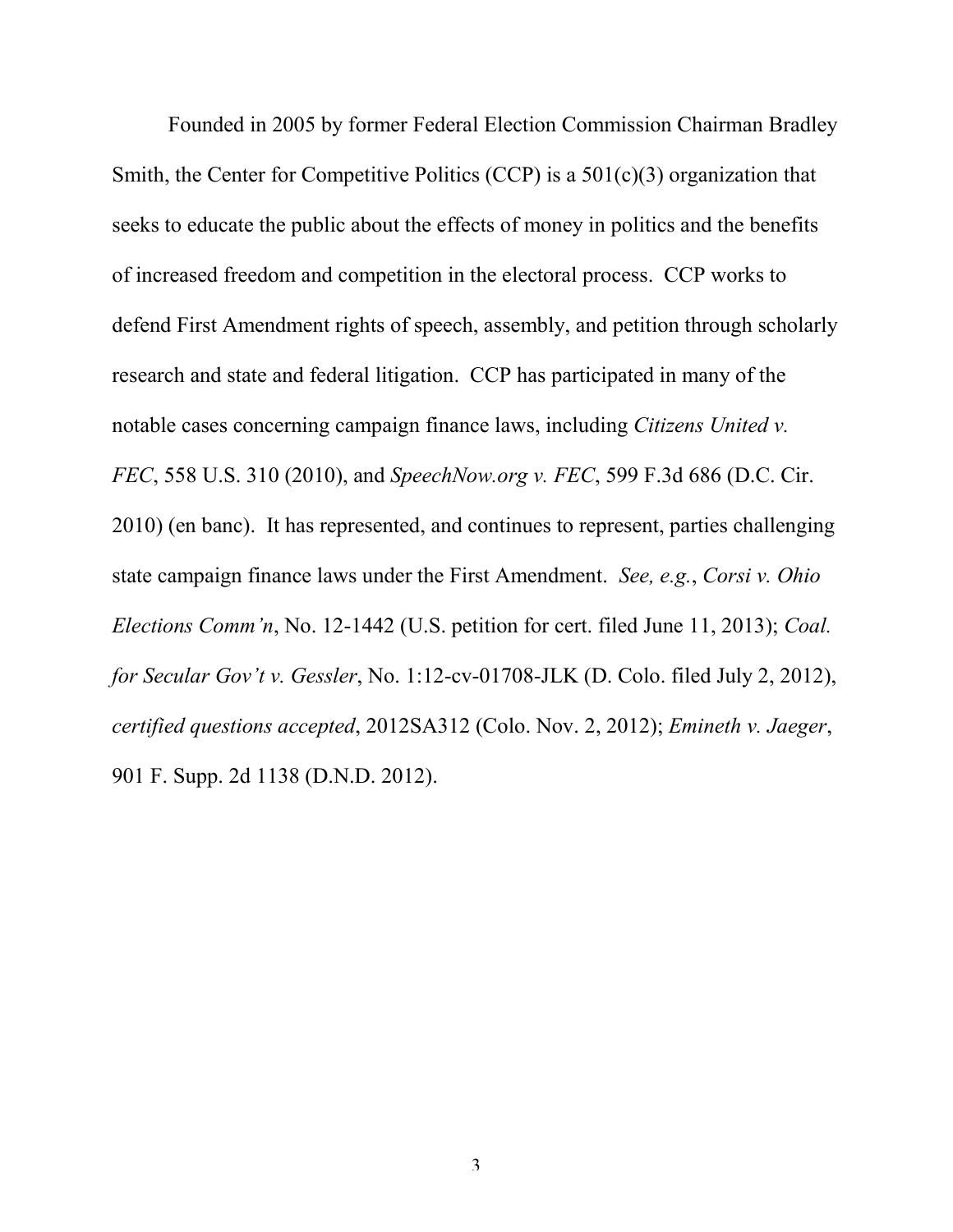#### **INTRODUCTION AND SUMMARY OF ARGUMENT**

The PDC argues here that, in cases brought pursuant to 42 U.S.C. § 1983 ("Section 1983"), Washington law requires it to treat pro bono legal services provided to those involved with campaigns as "in-kind" contributions that may be regulated and restricted by state governments. The PDC's interpretation is a direct assault on the provisions of Section 1983 and the attorneys' fee statute, 42 U.S.C. § 1988 ("Section 1988"), which authorize an attorneys' fee award to those who prevail in vindicating their constitutional or civil rights. 2 The PDC's position opposing an award of attorneys' fees in this case undermines these provisions of federal law, directly interferes with the ability of campaigns to access the courts, frustrates the ability of law firms to provide pro bono assistance to their clients, and cripples the ability of lawyers and their clients to pursue civil rights objectives through litigation. *Amici* are aware of no other regulatory agency in the country that has adopted the PDC's position. If this Court were to accept the PDC's argument, it would severely limit the applicability of Sections 1983 and 1988 and insulate the PDC from many constitutional challenges.

The PDC makes this radical and unprecedented position in the course of asserting that there are "special circumstances" that would render an award of

<sup>2</sup> Because the issue before this Court is an award of attorneys' fees in Section 1983 litigation, *amici* use the term "civil rights" in the same way Section 1983 does: It encompasses constitutional and federal statutory rights enforceable under Section 1983.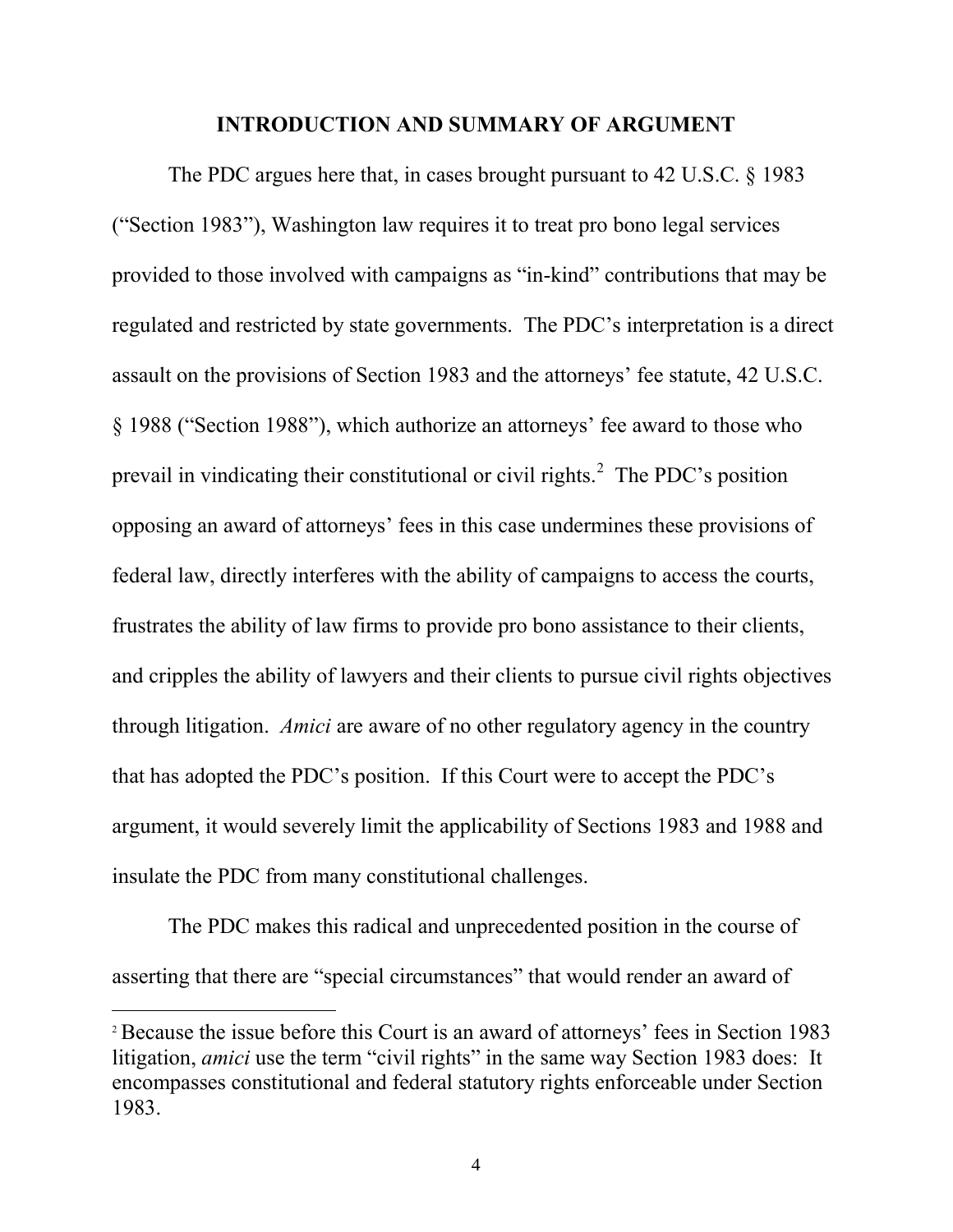attorneys' fees to Appellee Family PAC "unjust." Specifically, it argues that Family PAC did not report pro bono legal representation in its Section 1983 case as an "in-kind" contribution to the campaign. Appellants' Opening Br. 23-25. The district court correctly concluded that the award of attorneys' fees "further[s] the purposes of [42 U.S.C.] § 1988" and rejected the PDC's "special circumstances" argument. ER 9-10 (quotation omitted). This Court should do the same.

If this Court were to consider the PDC's argument, however, this Court must recognize that the PDC's position raises serious issues of federal constitutional law. Although couched as a routine matter of disclosure, the PDC's interpretation is more than that. If accepted, it would block the ability of Washington citizens to access pro bono legal services in constitutional challenges to the PDC's actions. Put another way, while the immediate issue here is whether the PDC can avoid paying fees, the PDC's policy would have the end result of weakening the vitality of Section 1983 litigation.

In this brief, *amici* focus on the PDC's argument that pro bono services in Section 1983 cases may be restricted and regulated by the government under state campaign laws. In particular, *amici* will analyze the PDC's argument to expose its legal flaws, explain the harmful consequences of treating pro bono representation in Section 1983 cases as "in-kind" contributions, and explain how the PDC's reading of Washington campaign finance law violates the First Amendment. *Amici*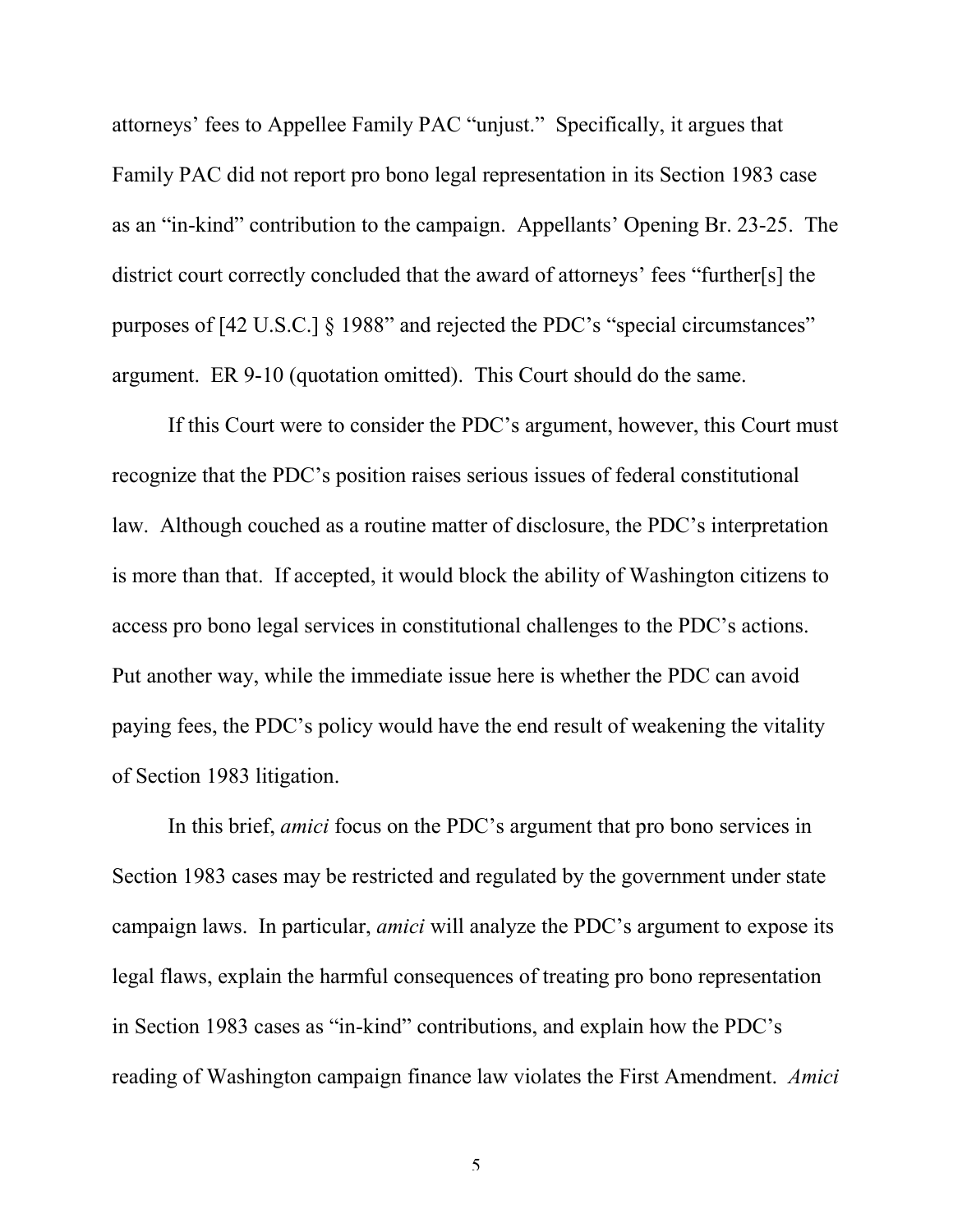conclude by requesting that this Court reject the PDC's attempt to turn litigation to vindicate federal civil rights into a campaign contribution subject to the PDC's own regulation and control.

#### **ARGUMENT**

Accepting the PDC's argument would have dire consequences for both a wide spectrum of nonprofit organizations and for for-profit attorneys who donate their services to people and groups associated with campaigns. In the following sections, *amici* address how the PDC's policy interferes with the fundamental First Amendment rights of lawyers and their clients to pursue civil rights objectives through the courts and how the PDC has failed to justify its interference with these constitutional rights. Finally, *amici* discuss how the PDC's position directly conflicts with Congress's goals in passing Sections 1983 and 1988.

#### **A. Washington's Regulation Of Campaign Contributions**

Washington law comprehensively regulates "contributions" to campaigns. A "contribution" includes "[a] loan, gift, deposit, subscription, forgiveness of indebtedness, donation, advance, pledge, payment, transfer of funds between political committees, or anything of value, including personal and professional services for less than full consideration." Wash. Rev. Code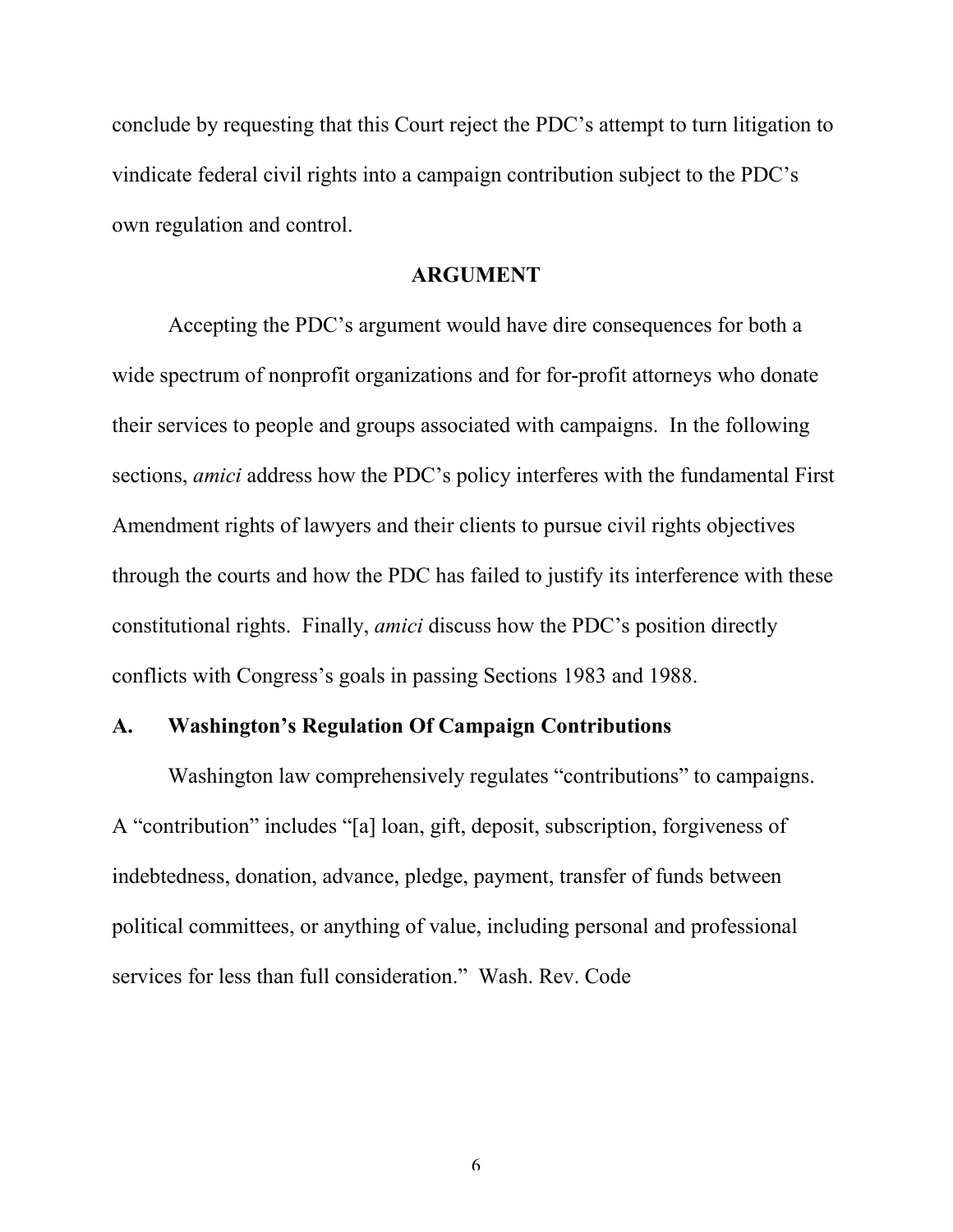$\S$  42.17A.005(13)(a)(i).<sup>3</sup> The PDC appears to view pro bono representation in a federal civil rights lawsuit as "professional services [provided] for less than full consideration." *See* Appellants' Opening Br. 3; *see also* Wash. Admin. Code § 390-05-210(1) ("The term 'contribution' as defined in RCW 42.17A.005 shall be deemed to include . . . furnishing services . . . at less than their fair market value . . . for the purpose of assisting any candidate or political committee. When such in-kind contribution of . . . services is provided, it shall be reported at its fair market value . . . .").

If a transaction is deemed a "contribution," significant restrictions and regulations then apply. Washington law caps contributions to campaigns for the state legislature (\$900 per election), all statewide offices (\$1800 per election), judicial races (\$1800 per election), county offices (\$900 per election), city council offices (\$900 per election), mayoral offices (\$900 per election), school board offices (\$900 per election), and recall campaigns (\$900 per election). Wash. Rev. Code §§ 42.17A.405, .410; Wash. Admin. Code § 390-05-400. Campaigns must also regularly report to the PDC the amount of contributions received or expenditures made. Wash. Rev. Code §§ 42.17A.235, .240.

<sup>&</sup>lt;sup>3</sup> As discussed below, there is an exception to this rule. Professional services at less than full market value for purposes of complying with state election or disclosure laws are not considered "contributions." Wash. Rev. Code  $§$  42.17A.005(13)(b)(viii)(B).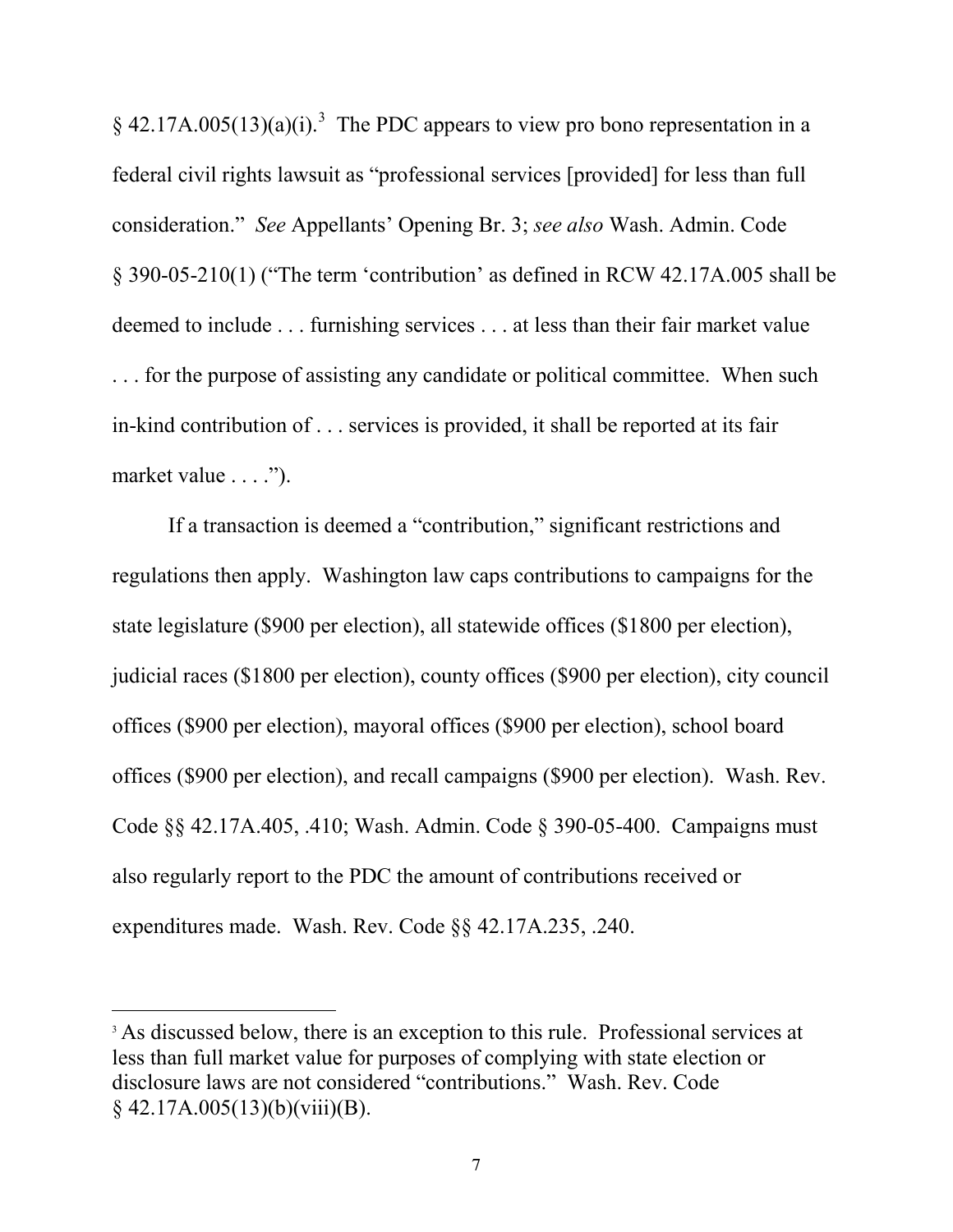Failure to comply with these restrictions and requirements can result in fines and criminal penalties. Under Washington law, penalties can include \$10,000 per violation, a \$10 per day penalty for delinquent reports, and a penalty equal to the amount of an unreported contribution. Wash. Rev. Code § 42.17A.750. Both the contributor and the recipient may be fined. *Id.* The PDC may also refer for criminal prosecution any person who commits a violation with "actual malice." Wash. Rev. Code § 42.17A.750(2)(a).

## **B. The Consequences Of Treating Pro Bono Legal Services In Section 1983 Cases As A Contribution Under Washington Law**

The results of treating pro bono legal services in Section 1983 actions as campaign "contributions" would be severe and far-reaching. The PDC's policy turns the fulfillment of *amici*'s nonprofit, nonpartisan purposes into a vehicle by which *amici* may lose their nonprofit status. For nonprofits like *amici*, the PDC's policy presents an insoluble dilemma in cases involving campaigns: *Amici* can either continue to fulfill their mission of representing people whose rights have been violated by the government—thereby risking their nonprofit status and their very existence—or they may refuse to take such cases and protect their nonprofit status by abandoning the core mission of their organizations. Neither choice is acceptable.

The PDC's position sharply limits the ability of nonprofit, public interest law firms to vindicate First Amendment rights in court. Under federal law,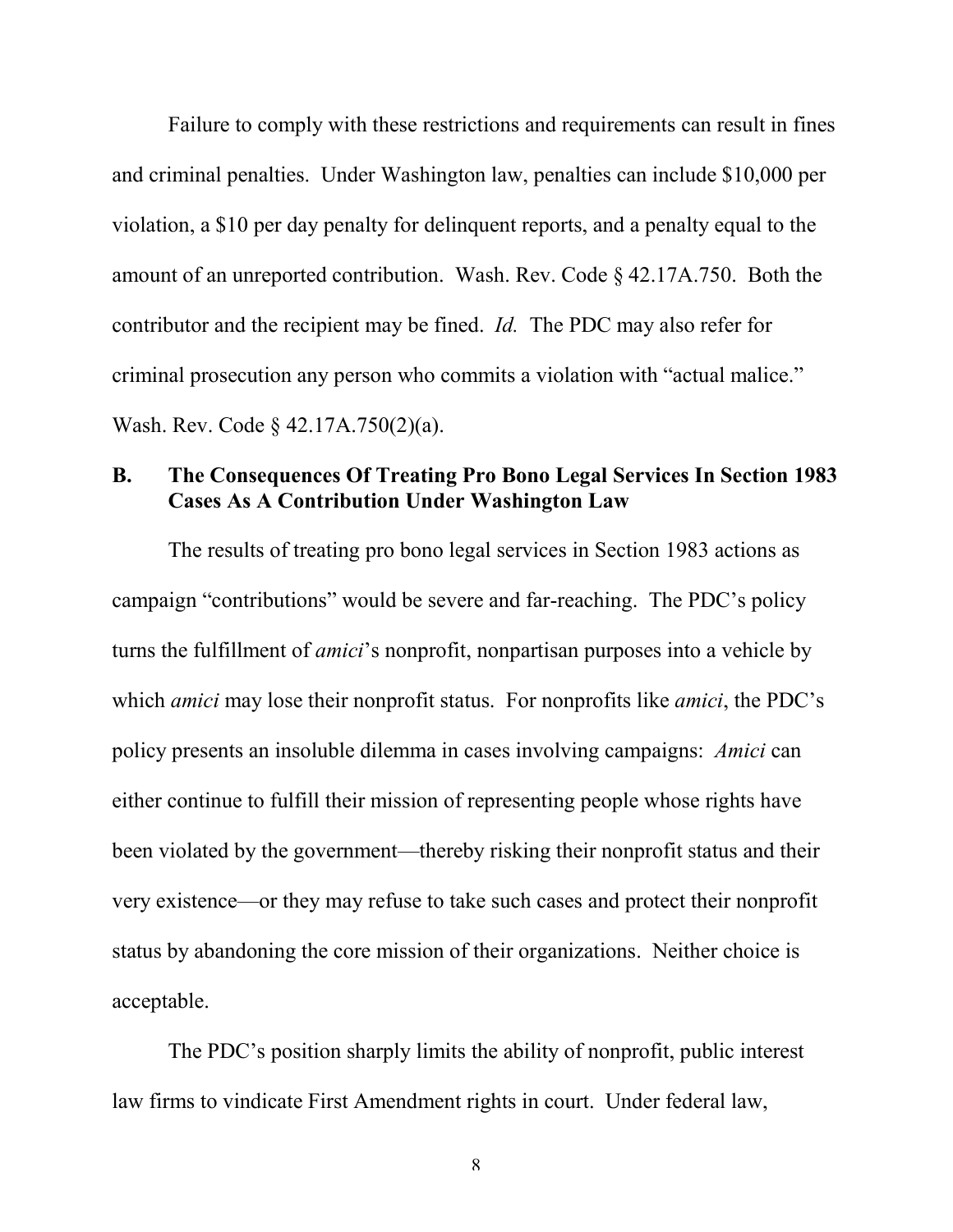organizations like *amici* that are organized under 26 U.S.C. § 501(c)(3) and exempt from federal taxation under 26 U.S.C. § 501(a) are barred from engaging in partisan politics and may not support or oppose candidates for elective offices. *See Regan v. Taxation With Representation of Wash.*, 461 U.S. 540, 550-51 (1983) (IRS may deny tax-exempt status to organizations that engage in substantial lobbying); *Christian Echoes Nat'l Ministry, Inc. v. United States*, 470 F.2d 849, 854-56 (10th Cir. 1972) (nonprofit lost its tax-exempt status because it engaged in campaigns by attacking politicians). Such organizations also may not expend a substantial part of their resources influencing or attempting to influence legislation either through lobbying or participating in ballot measure campaigns, such as initiatives or referenda. Even the accusation that a nonprofit is engaged in partisan politics is often enough to trigger an expensive audit from the IRS. *See* Gina M. Lavarda, *Nonprofits: Are You At Risk Of Losing Your Tax-Exempt Status?*, 94 Iowa L. Rev. 1473, 1492 (2009) (Focus on the Family experienced an audit resulting from complaints of political activity based on newspaper articles).

Under the PDC's reading of Washington law, however, any time each of *amici* provides pro bono assistance to a campaign or candidate in Section 1983 cases, it is making a massive *political* donation, often valued in excess of hundreds of thousands of dollars, in violation of federal law. Under the PDC's interpretation, *amici* are risking their very existence by fulfilling their mission.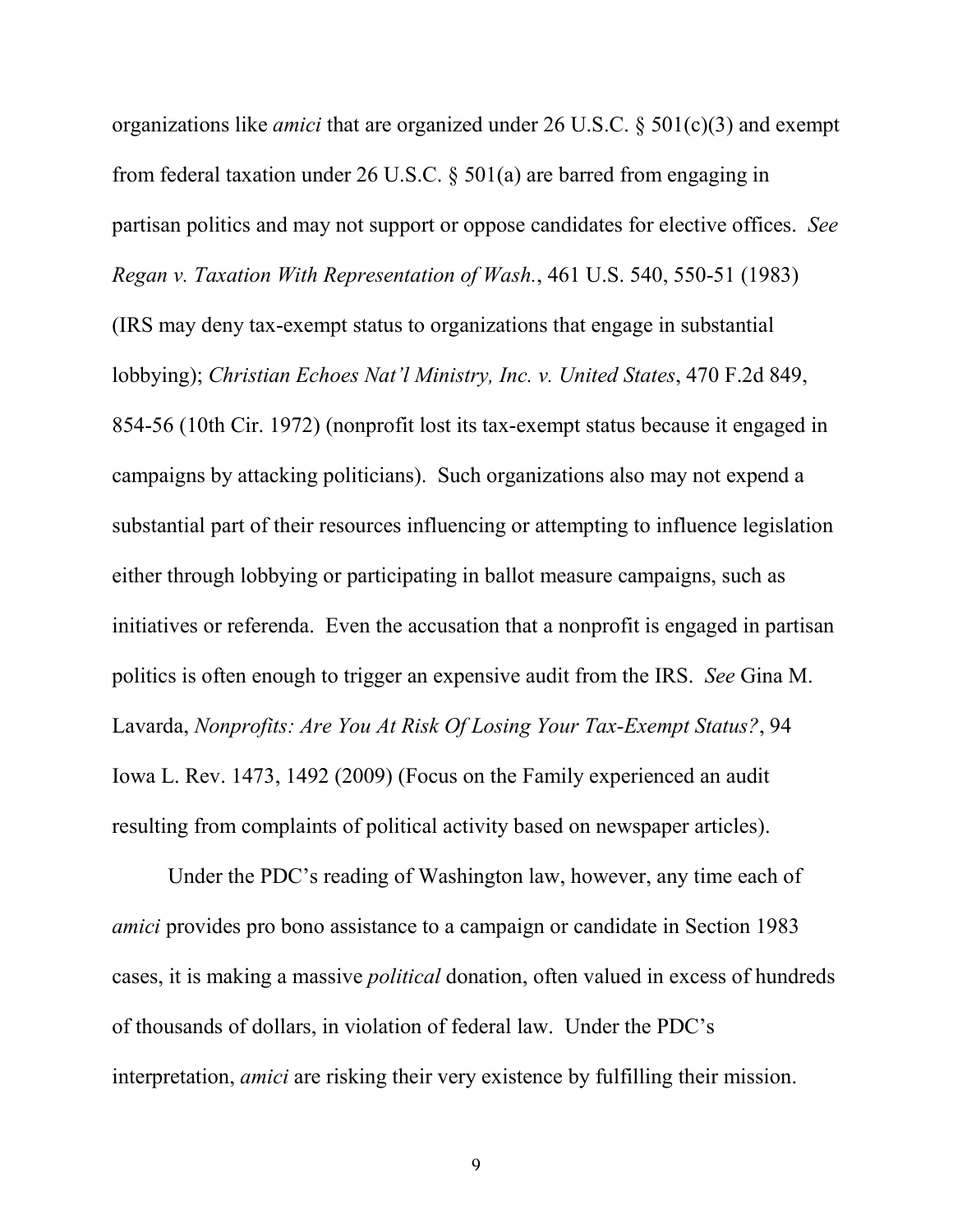Should the PDC's view prevail, groups like *amici* will find the risk of losing their tax-exempt status and incurring federal penalties simply too great and most will stop representing campaigns and people involved in campaigns. Such a result would directly interfere with the ability of *amici* to represent their clients and frustrate those clients' ability to exercise their rights.

Second, compelling a client to report legal representation in a Section 1983 case as a political "contribution" from the client's attorney would associate attorneys, including *amici*, with political positions they do not hold. It would also convey false information to the public, other clients, *amici*'s allies and opponents, and their donors and potential donors about the true positions of organizations like *amici*. Public interest organizations often represent clients whose political positions the organizations themselves do not share. Take, for instance, the American Civil Liberties Union, which represented members of the National Socialist Party of America (that is, American Nazis) all the way to the U.S. Supreme Court. *Nat'l Socialist Party of Am. v. Vill. of Skokie*, 432 U.S. 43 (1977). Under the PDC's view, if the ACLU's representation occurred during a campaign, it would constitute a massive "in-kind" contribution from one of America's premier civil rights organizations to a political party devoted to racism, anti-Semitism, and political violence.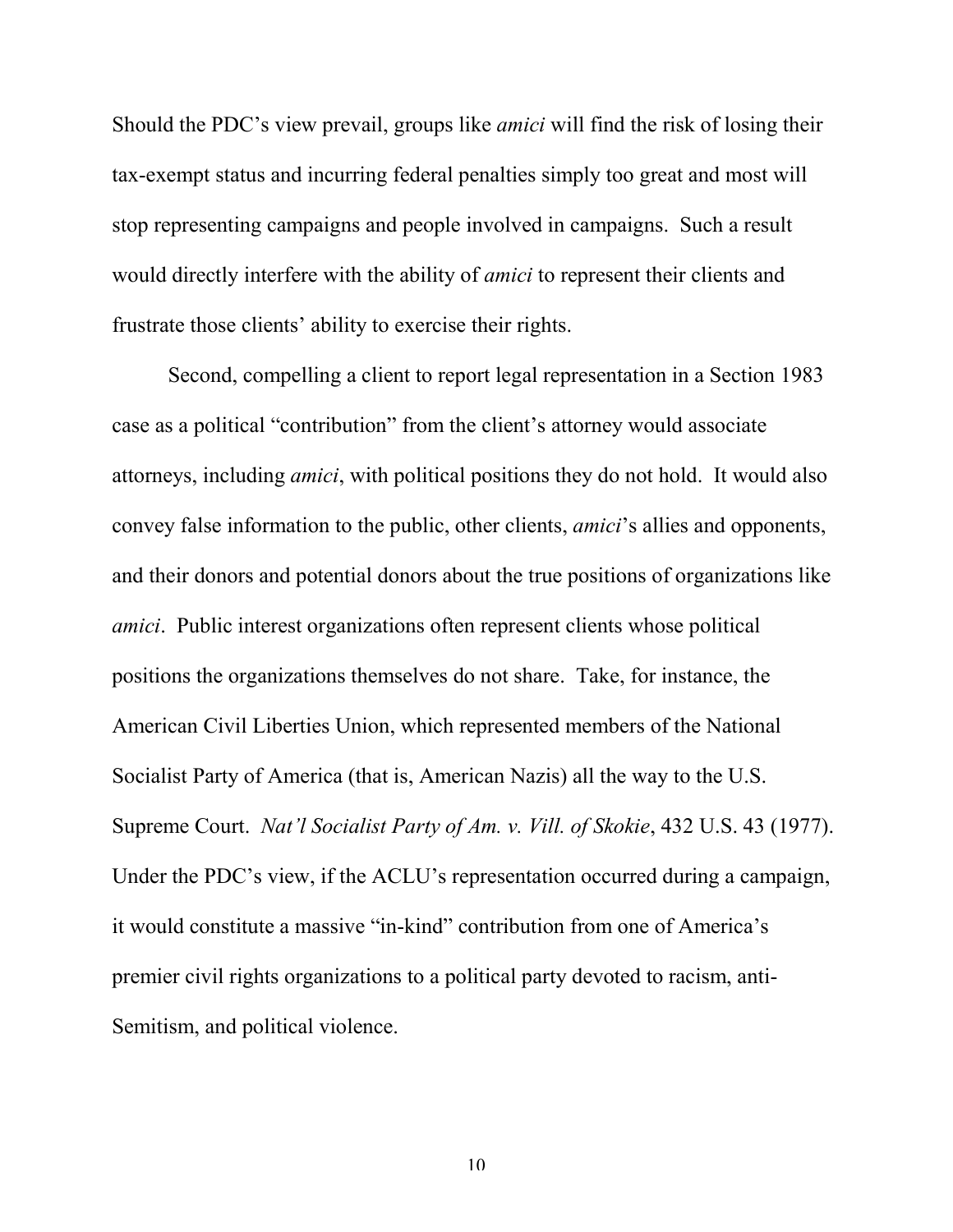The PDC's policy does not harm just nonprofit lawyers, however. It also threatens the volunteer efforts of private attorneys who are not tax exempt charities. These lawyers will effectively be prohibited from providing pro bono Section 1983 representation to a variety of political campaigns in Washington because the value of any such representation would exceed any applicable contribution limit. Washington law currently caps contributions to campaigns for the Washington legislature, all statewide offices, judicial races, county office, city council office, mayoral office, school board office, and recall campaigns. Wash. Rev. Code §§ 42.17A.405, .410. Under the PDC's rule, no attorney could provide any pro bono services to any campaign for these offices beyond the amount of the cap. In other words, once a lawyer provides \$900 (in most cases) of pro bono legal service—that is, around two hours of time for an experienced attorney—to a campaign in a Section 1983 case, they must stop representing the campaign for free or face the possibility of fines or even criminal penalties. This severely limits the associational rights of all attorneys, while leaving the PDC effectively immune from being held to account for violating the constitutional rights of campaigns.

#### **C. The PDC's Argument Conflicts With The First Amendment**

The PDC's position directly conflicts with the fundamental First Amendment rights of lawyers and clients to promote civil rights through the courts.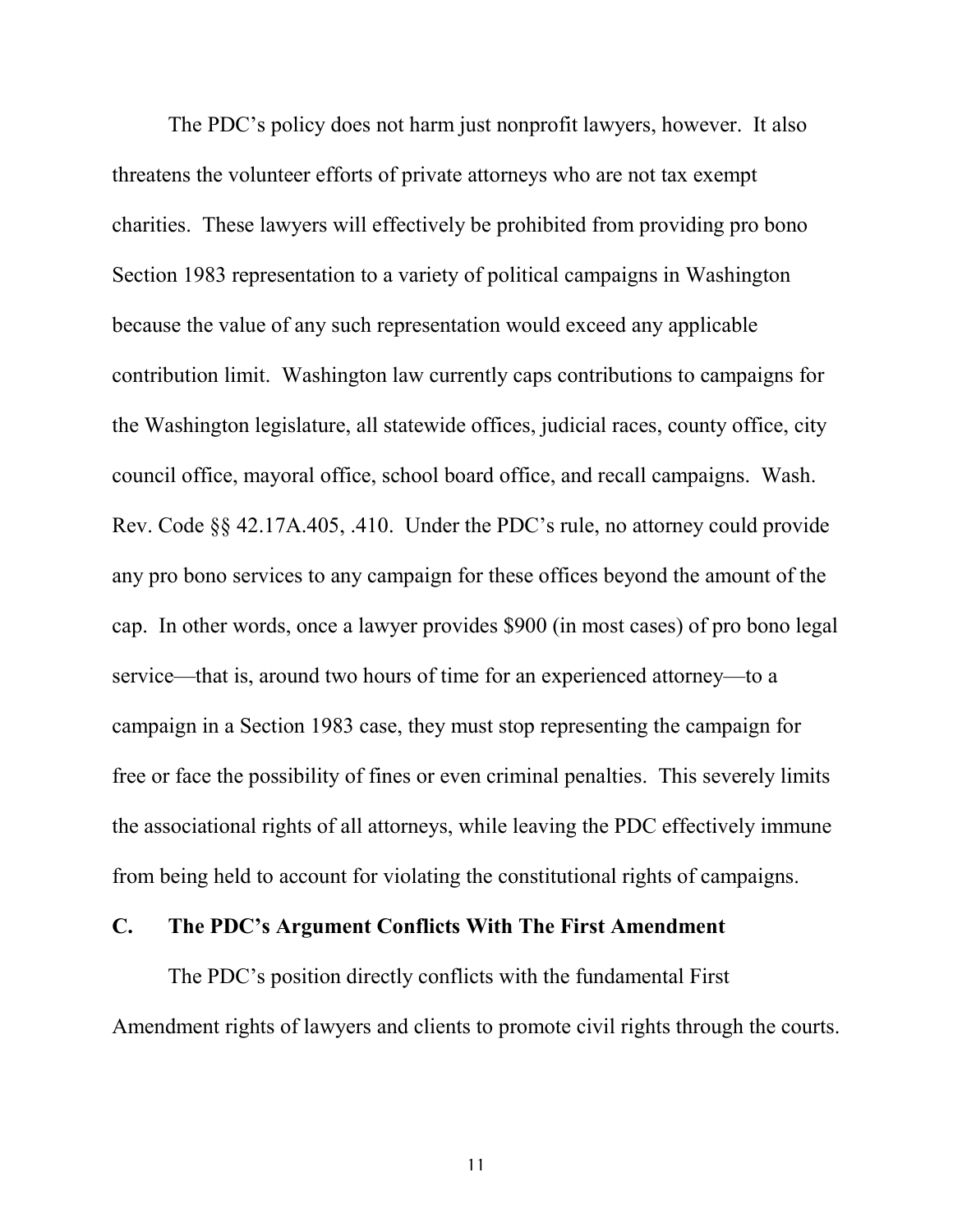The PDC argues that performing pro bono legal services in a civil rights case is a "contribution" under Washington law because it constitutes the provision of "personal [or] professional services for less than full consideration." Wash. Rev. Code § 42.17A.005(13)(a)(i). Appellants' Opening Br. 6. Because "contributions" must be reported, Wash. Rev. Code § 42.17A.235, and may be limited, Wash. Rev. Code §§ 42.17A.405, .410, the PDC's policy means that pro bono legal services in a civil rights case must be reported and may be limited.

This argument conflicts with the fundamental right of public interest lawyers and clients to work together through the courts to pursue civil rights objectives. Because accepting the PDC's argument would cause serious constitutional violations, this Court should reject it.

## **1. The PDC's Policy Interferes With The Fundamental Right To Associate To Pursue "Civil-Rights Objectives"<sup>4</sup> Through The Courts**

Decisions of the U.S. Supreme Court "establish[] the principle that collective activity undertaken to obtain meaningful access to the courts is a fundamental right within the protection of the First Amendment." *In re Primus*, 436 U.S. 412, 426 (1978) (quotation marks omitted).<sup>5</sup> This is especially true for

<sup>4</sup> *In re Primus*, 436 U.S. 412, 424 (1978).

<sup>&</sup>lt;sup>5</sup> The right is guaranteed not only under the First Amendment's protections for freedom of speech and association, but also under the right to petition to the courts to resolve legal disputes. *See Borough of Duryea v. Guarnieri*, 131 S. Ct. 2488,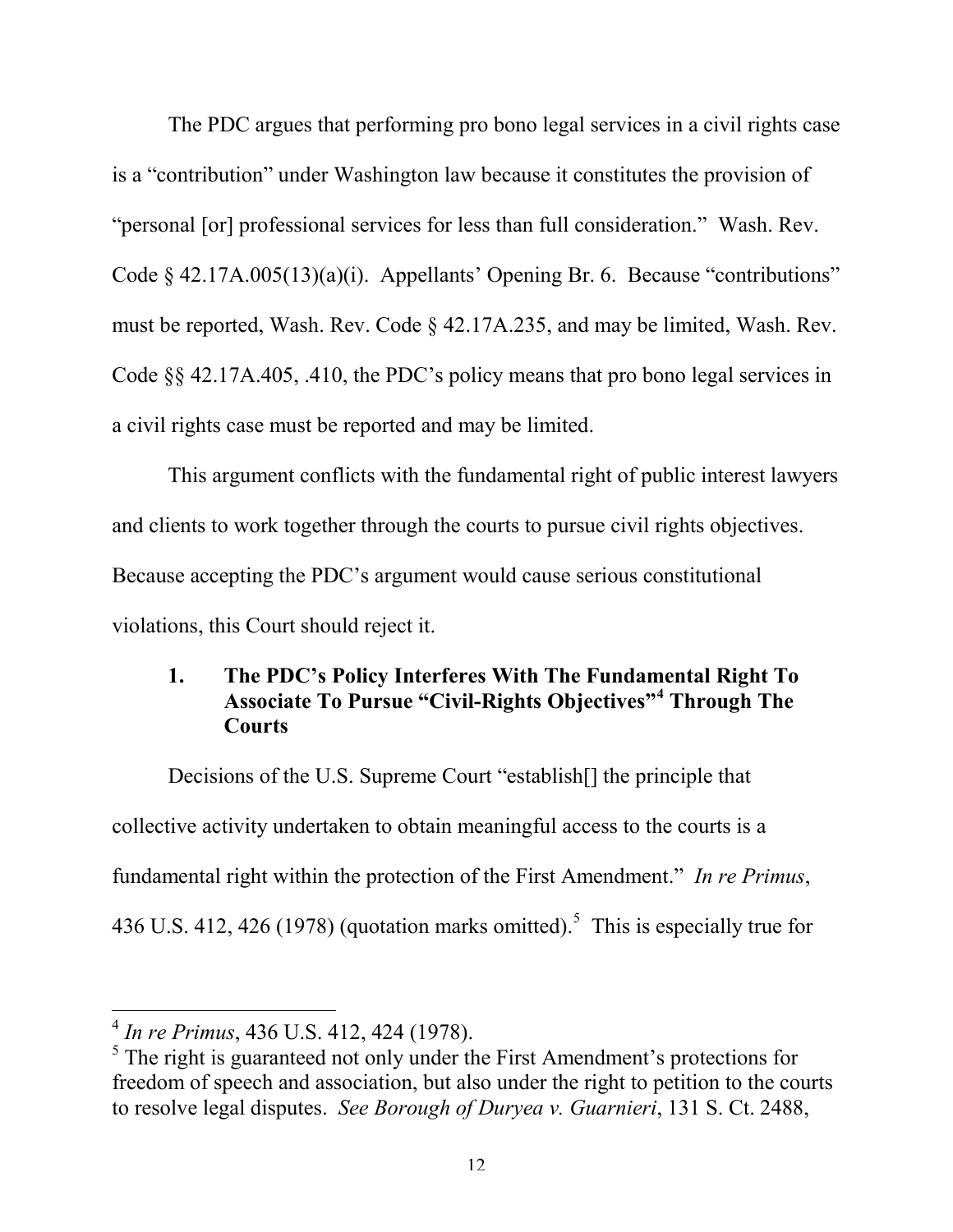public interest law firms, for whom "litigation is not a technique of resolving private differences" but a "form of political expression" and "political association." *NAACP v. Button*, 371 U.S. 415, 429, 431 (1963); *see also Fla. Bar v. Went For It, Inc.*, 515 U.S. 618, 634 (1995) ("There are circumstances in which we will accord speech by attorneys on public issues and matters of legal representation the strongest protection our Constitution has to offer."). Each of the *amici* regularly litigates on behalf of campaigns and associated individuals, not to further the electoral goals of these groups, but to enforce the Constitution and other federal civil rights and to establish a rule of law that is consistent with the ideological and philosophical positions of *amici*. For each of the *amici*, litigation is not simply a resolution of private issues and interests, but a form of political expression and activism unquestionably protected by the First Amendment.

Laws that chill the right to pursue "civil rights objectives of the organization and its members" through the courts are subject to strict scrutiny. *Primus*, 436 U.S. at 424, 426; *Button*, 371 U.S. at 434-35, 438. "[O]nly a compelling state interest in the regulation of a subject within the State's constitutional power to regulate can justify limiting First Amendment freedoms," and the PDC must prove that its reading is narrowly tailored to achieve such a compelling interest. *See Button*, 371 U.S. at 438.

<sup>2500 (2011) (</sup>First Amendment right to petition includes the right of access to the courts).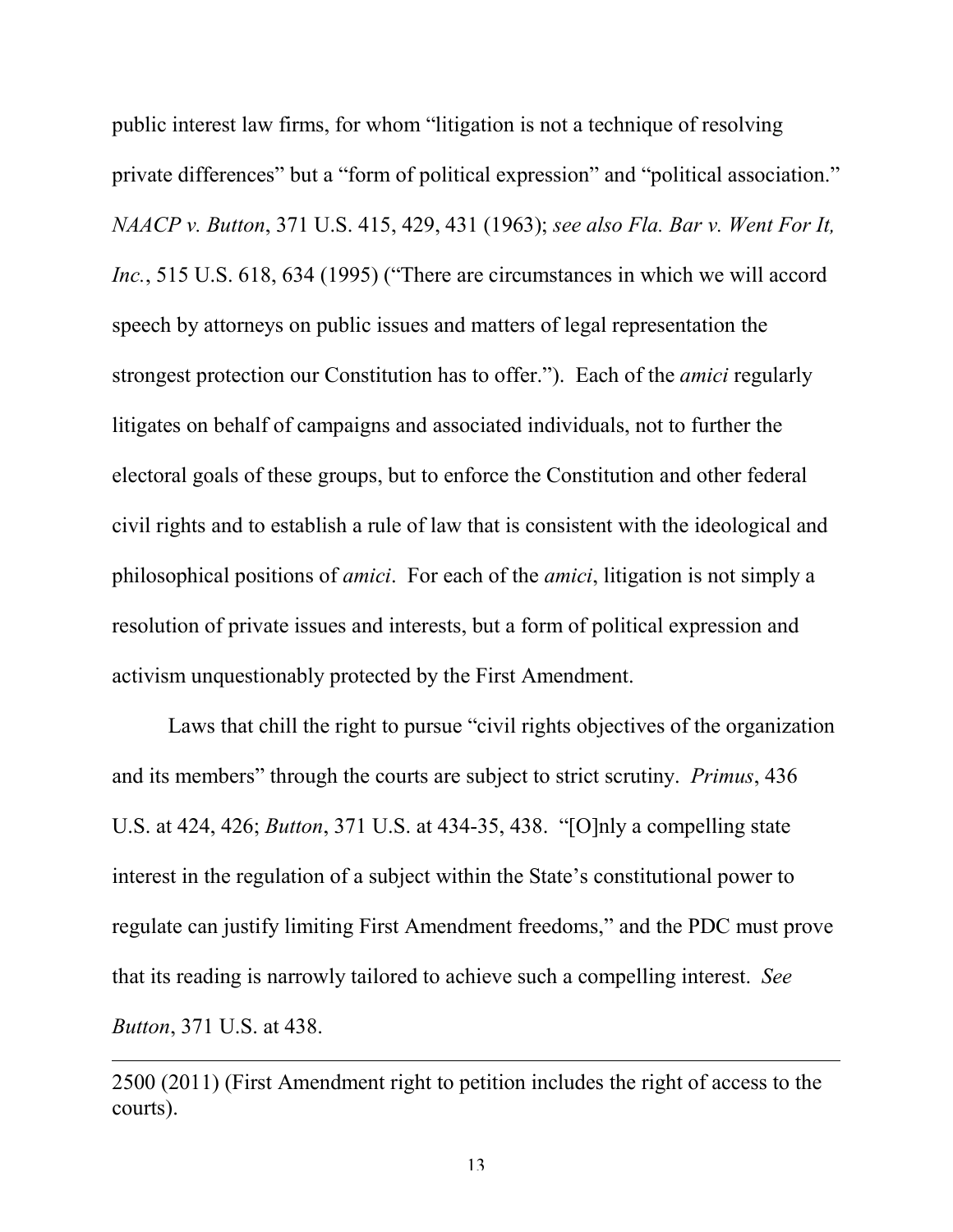In both *Primus* and *Button*, the Supreme Court struck down state laws that chilled the ability to bring civil rights lawsuits, even though those laws could be applied in different contexts. In each case, the Court struck down prohibitions on the solicitation of clients for lawsuits when those laws were applied to civil rights lawsuits involving the NAACP (in *Button*) and the ACLU (in *Primus*), because the activities of those groups did not implicate the state interests that gave rise to such prohibitions. *Primus*, 436 U.S. at 427-32; *Button*, 371 U.S. at 438. Accordingly, the attorneys' association with pro bono civil rights plaintiffs in each case "[came] within the generous zone of First Amendment protection reserved for associational freedoms." *Primus*, 436 U.S. at 431.

# **2. The PDC Has No "Substantial Regulatory Interest"<sup>6</sup> In The Provision Of Pro Bono Services In Section 1983 Cases**

The PDC can provide no reason—let alone a compelling one—for requiring that any political committee report Section 1983 legal representation as "contributions" to support the political committee's underlying causes. The enforcement of federal civil rights through Section 1983 litigation simply does not implicate the state interests that give rise to campaign finance laws.

<sup>6</sup> *Primus*, 436 U.S. at 425 (quotation marks omitted).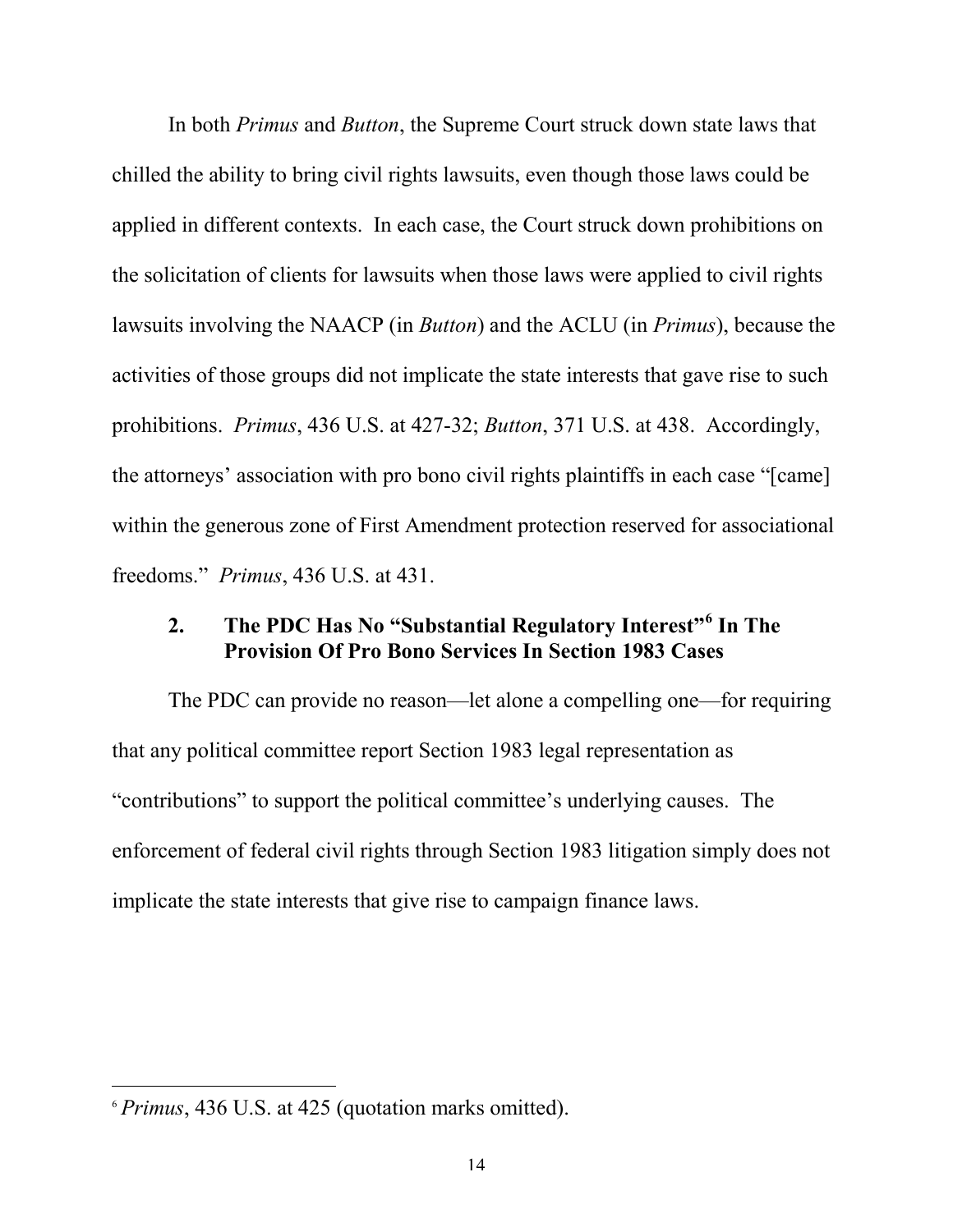#### **a. The PDC Has No Valid Authority Nor Compelling Reason To Regulate The Provision Of Pro Bono Legal Services In Section 1983 Cases**

As noted above, the PDC's position will effectively cap the provision of pro bono legal services in Section 1983 cases when lawyers provide those services to entities to which a contribution cap applies. The government may constitutionally restrict contributions to candidates in order to limit *quid pro quo* corruption or its appearance in a system of privately financed elections. *Buckley v. Valeo*, 424 U.S. 1, 27 (1976). But the PDC has produced no evidence that lawyers provide pro bono legal assistance to regulated political entities in civil rights cases in order to receive preferential treatment from elected officials. Instead, as *amici*'s experience demonstrates, lawyers provide pro bono legal assistance to regulated political entities in federal civil rights cases in order to vindicate federal civil rights.

"The quantum of empirical evidence needed to satisfy heightened judicial scrutiny of legislative judgments will vary up or down with the novelty and plausibility of the justification raised." *Nixon v. Shrink Mo. Gov't PAC*, 528 U.S. 377, 391 (2000). Here, the PDC's position is both novel and implausible. It is incumbent on the PDC to produce significant evidence that restricting legal services in federal civil rights lawsuits limits *quid pro quo* corruption or its appearance. Instead, it has produced no evidence at all justifying this position. It therefore fails *any* scrutiny.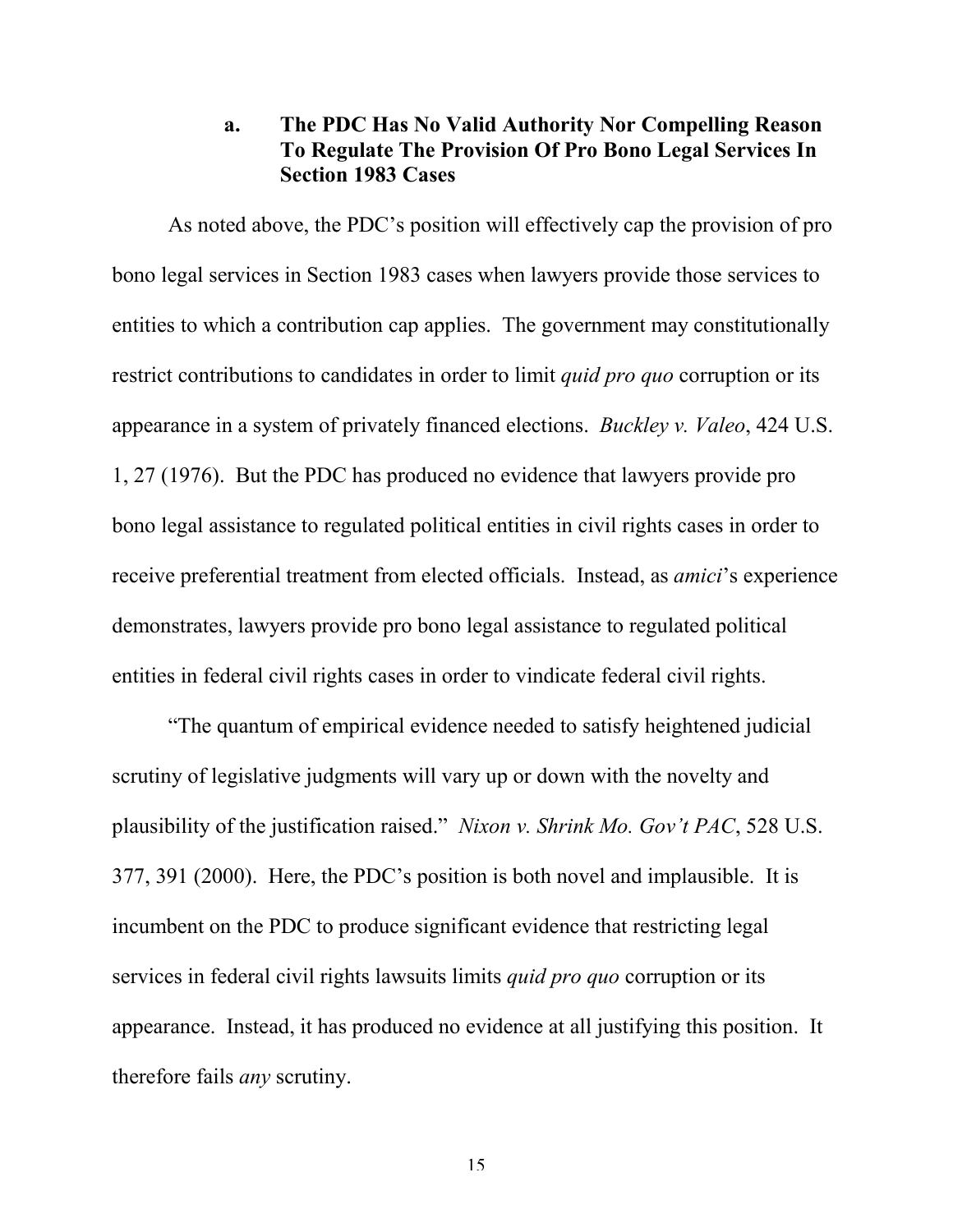## **b. Lawyers Representing Clients In Section 1983 Litigation Are Not Promoting The Political Goals Of Their Clients**

The purpose of disclosure is to associate a campaign with its "contributors." *See Cal. Pro-Life Council, Inc. v. Getman*, 328 F.3d 1088, 1106 (9th Cir. 2003) ("[B]y knowing who backs or opposes a given initiative, voters will have a pretty good idea of who stands to benefit from the legislation."); *see also Buckley*, 424 U.S. at 67 (disclosure meant to "allow[] voters to place each candidate in the political spectrum more precisely than is often possible solely on the basis of party labels and campaign speeches" and to "alert the voter to the interests to which a candidate is most likely to be responsive"). But attorneys famously and nobly represent clients with whom they politically disagree, sometimes vehemently so. *See* Section B *supra*. Indeed, the Model Rules of Professional Conduct call on attorneys to represent those with whom they may disagree. Model Rules of Prof. Conduct R. 1.2, cmt. 5 (2013) ("Legal representation should not be denied to people who are unable to afford legal services, or whose cause is controversial or the subject of popular disapproval."). Moreover, the Model Rules expressly provide that representation of a client "does not constitute an endorsement of the client's political, economic, social or moral views or activities." Model Rules of Prof. Conduct R. 1.2(b).

The PDC's forced political association in treating an attorney's representation of a client as equivalent to advocating for a client's underlying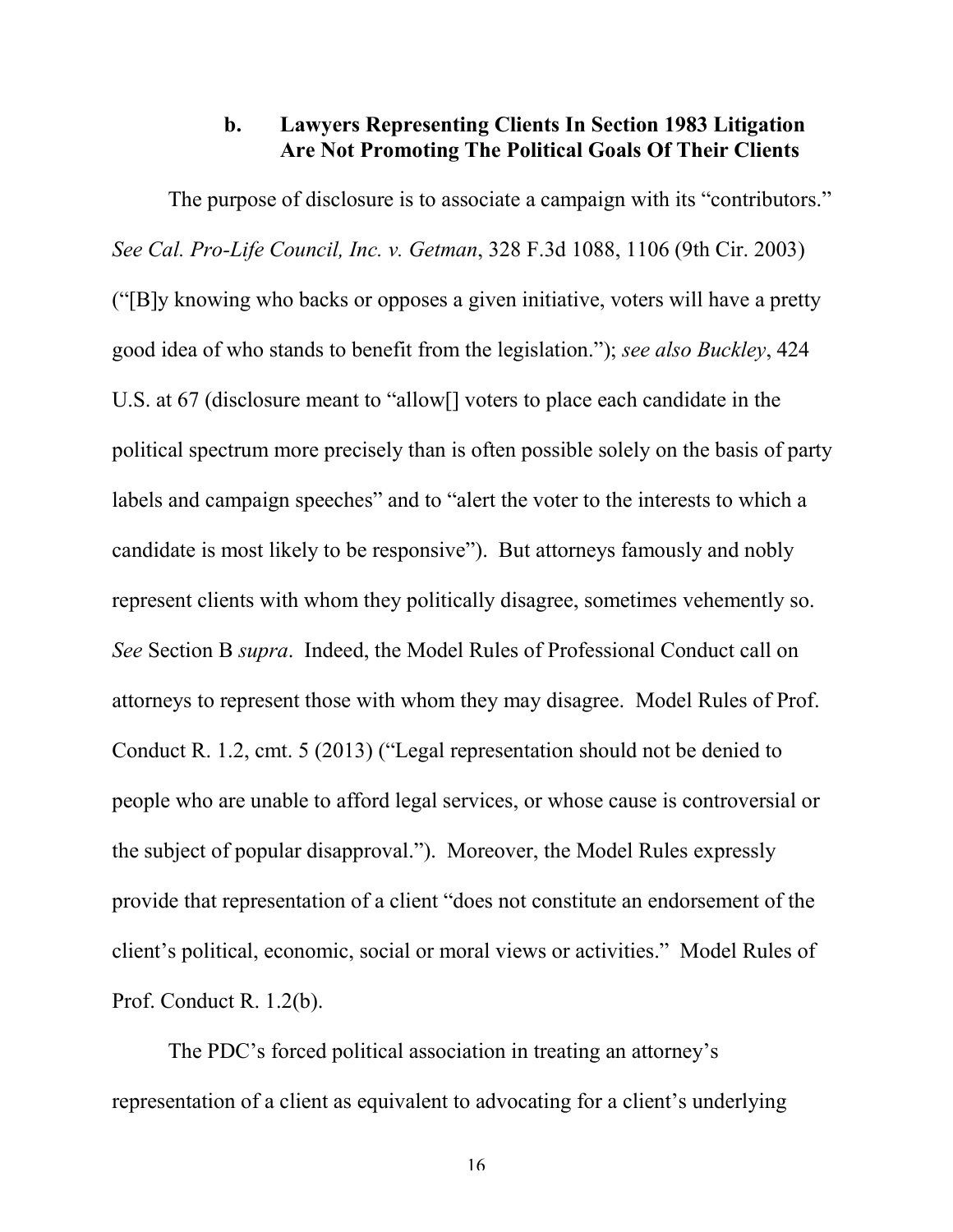political goals flies in the face of these long-standing legal obligations and aspirations. This forced political association would deter any lawyer from representing a client for fear of being labeled as having "endorsed" the client's political position, no matter how much the lawyer disagrees with that position. The PDC has no compelling reason to require such forced political association and, for this reason, the PDC's policy fails strict scrutiny.

#### **3. The PDC's Position Fails Strict Scrutiny**

Even if this Court were to conclude that the PDC's position is supported by a valid governmental interest, its position still fails strict scrutiny due to its underinclusiveness and lack of sufficiently narrow tailoring with regard to the treatment of legal assistance based on whether the lawyer provides that assistance to comply with or challenge the PDC's regulations. Under Washington law, legal services for the purpose of *compliance* with campaign finance laws are not contributions. Wash. Rev. Code § 42.17A.005(13)(b)(viii)(B). But services for the purpose of protecting civil rights are (at least according to the PDC) allegedly contributions. Legal services for any purpose on behalf of a "political party or caucus political committee" are also not contributions. Wash. Rev. Code § 42.17A.005(13)(b)(viii)(A). Accordingly, if this Court were to adopt the PDC's position, only those legal services provided by disfavored groups for disfavored reasons must be reported.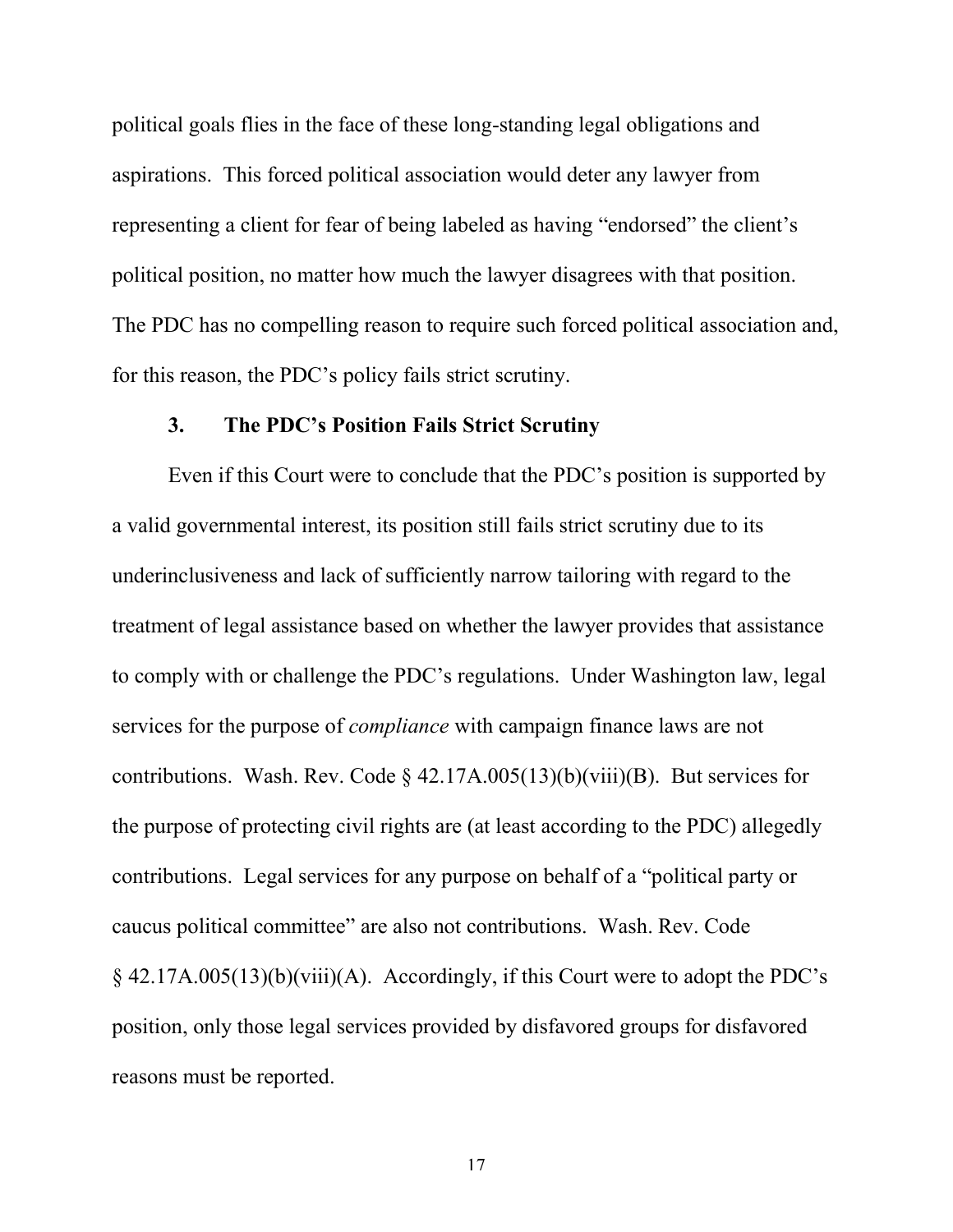The PDC thereby either chills or outright prohibits constitutionally protected expressive association for the purpose of challenging the laws the PDC enforces, while favoring association to comply with those same laws. And the PDC's interpretation particularly affects groups, like *amici*, that exist to bring civil rights challenges to state laws instead of ensuring compliance with such laws. In other words, the PDC's interpretation punishes those who speak or associate to challenge the PDC's authority while exempting those who speak or associate to submit to the PDC's authority. Such uneven treatment violates the First Amendment. That a "regulation is wildly underinclusive when judged against its asserted justification . . . is alone enough to defeat it. Underinclusiveness raises serious doubts about whether the government is in fact pursuing the interest it invokes, rather than disfavoring a particular speaker or viewpoint." *Brown v. Entm't Merchs. Ass'n*, 131 S. Ct. 2729, 2740 (2011). Moreover, there is "no basis for the proposition that, in the context of political speech, the Government may impose restrictions on certain disfavored speakers," as the PDC is doing. *Citizens United v. FEC*, 558 U.S. 310, 341 (2010).

The PDC may not arbitrarily choose to give preferential treatment to lawyers based on whether they are helping their clients comply with the PDC's regulations or whether they are providing such services to a party or caucus political committee, while at the same time claiming that legal services to political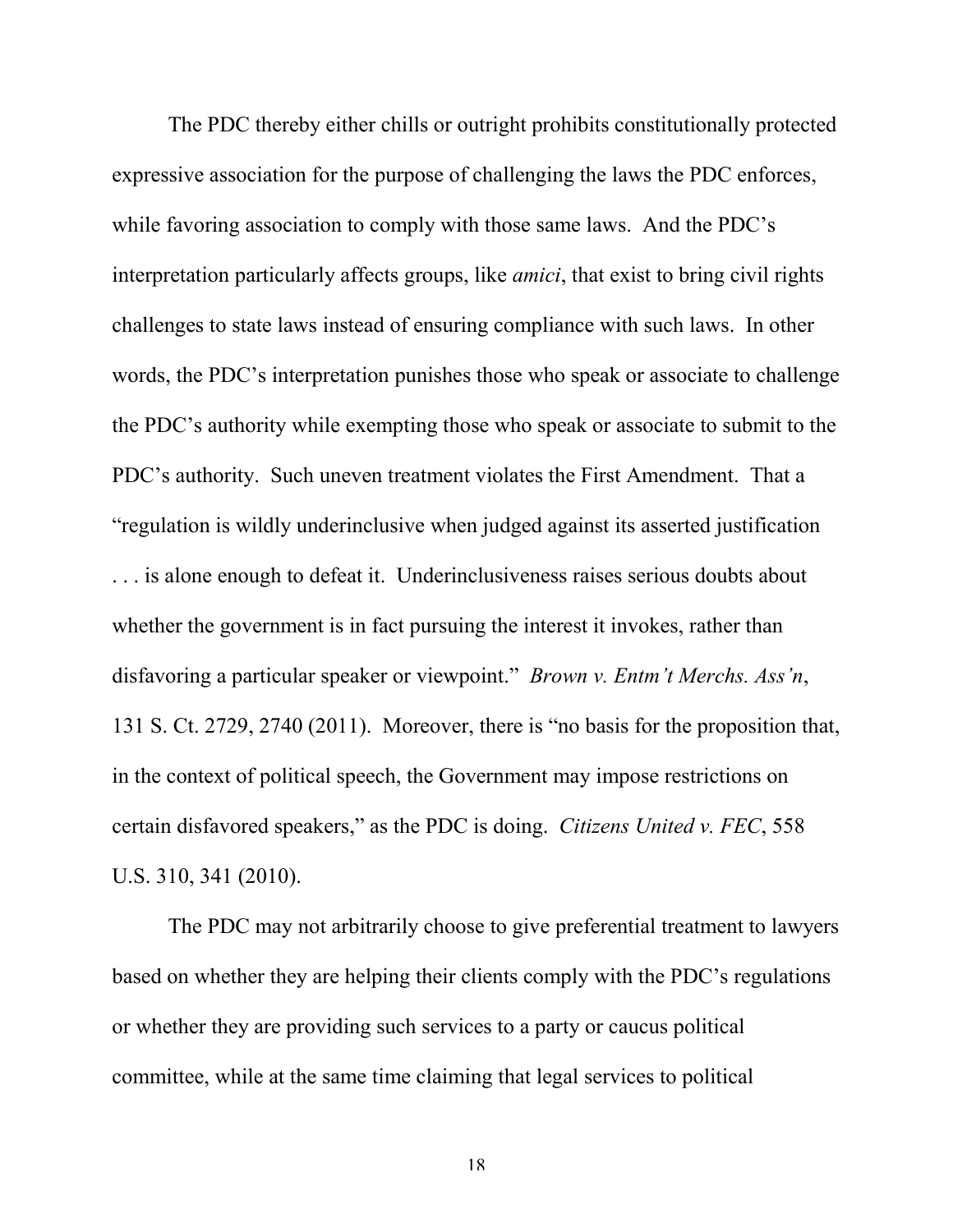committees in Section 1983 litigation that challenge the PDC's actions are campaign contributions. For this reason alone, the PDC's policy fails strict scrutiny.

# **D. Accepting The PDC's Argument And Denying Fees Would Undermine 42 U.S.C. §§ 1983 And 1988**

By interfering with the ability of lawyers to volunteer their services to vindicate federal rights and robbing clients of their ability to hold state and local governments accountable, the PDC's policy frustrates the clear intent of Congress in passing Sections 1983 and 1988.

Congress's purpose in passing Section 1983 is well established:

"compensation of persons injured by deprivation of federal rights and prevention

of abuses of power by those acting under color of state law." *Robertson v.* 

*Wegmann*, 436 U.S. 584, 590-91 (1978).<sup>7</sup>

 $\overline{a}$ 

[T]he central objective of the Reconstruction-Era civil rights statutes is to ensure that individuals whose federal constitutional or statutory rights are abridged may recover damages or secure injunctive relief. Thus, § 1983 provides a uniquely federal remedy against incursions upon rights secured by the Constitution and laws of the Nation and is to be accorded a sweep as broad as its language.

*Felder v. Casey*, 487 U.S. 131, 139 (1988) (quotation marks, ellipses, and citations

omitted). "[T]he very purpose of § 1983 was to . . . protect the people from

<sup>7</sup> Though *amici* do not necessarily seek compensatory damages on behalf of their clients, their efforts to secure declaratory and injunctive relief, and to prevent future violations of the Constitution, are perfectly consistent with—indeed, further—Congress's goals.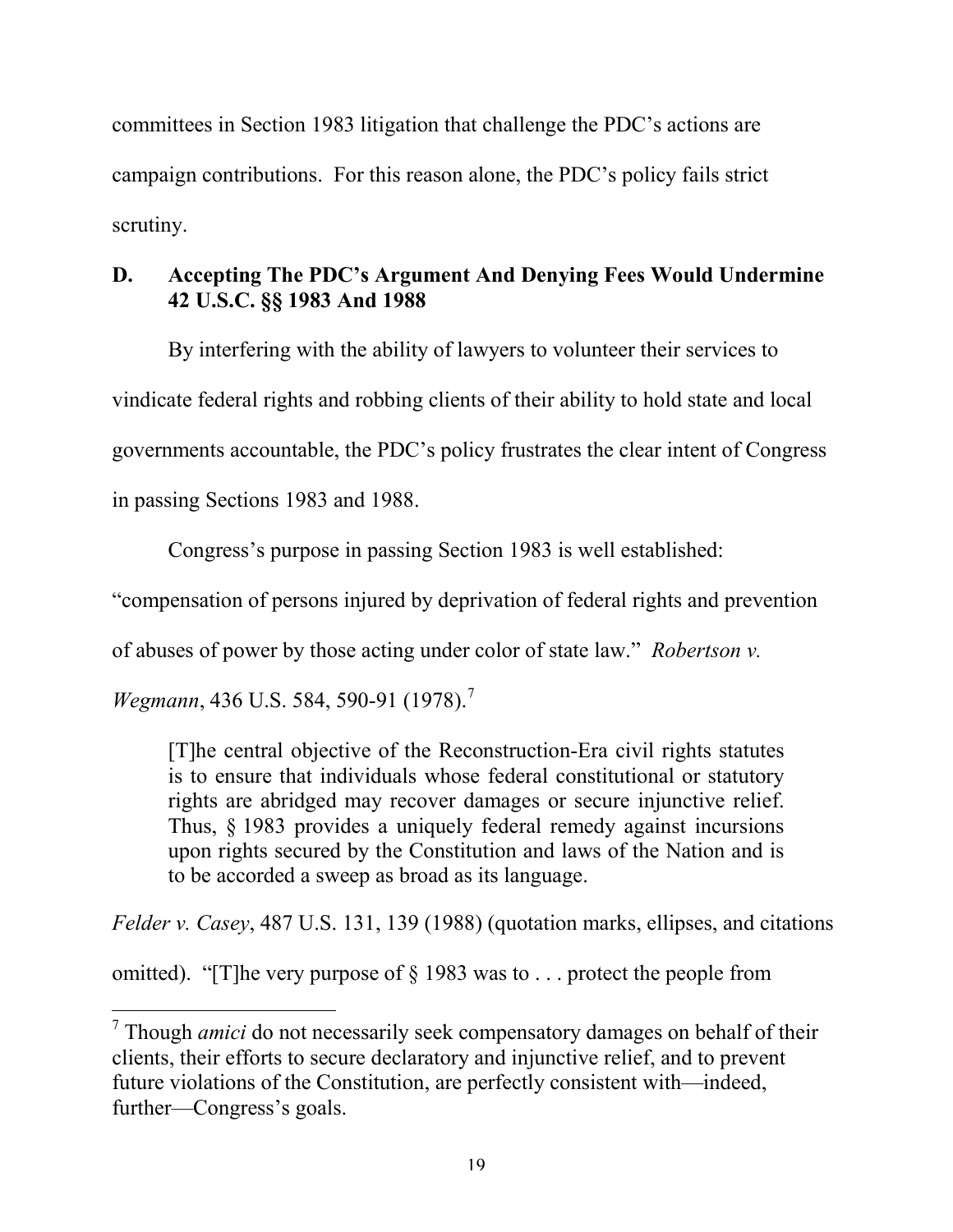unconstitutional action under color of state law, whether that action be executive, legislative, or judicial." *Patsy v. Bd. of Regents*, 457 U.S. 496, 503 (1982) (quotation marks omitted). Put another way, "[t]he 1871 Congress intended . . . to throw open the doors of the United States courts to individuals who were threatened with, or who had suffered, the deprivation of constitutional rights." *Id.* at 504 (quotation marks omitted).

This was not the sole purpose, however. Another important purpose was "to serve as a deterrent against future constitutional deprivations." *Owen v. City of Independence*, 445 U.S. 622, 651 (1980). It was Congress's judgment "that *all*  persons who violate federal rights while acting under color of state law shall be held liable for damages." *Haywood v. Drown*, 556 U.S. 729, 737 (2009) (striking down a New York state law that restricted the ability of prisoners to seek restitution from correctional officers as preempted by Section 1983). The act thus stands as a warning to state and local authorities who decide to violate federal rights that the consequences will be severe.

"[T]he purposes and objectives of § 1983 are themselves broad . . . ." *Beeks v. Hundley*, 34 F.3d 658, 661 (8th Cir. 1994). The PDC's position directly conflicts with these broad purposes in a number of ways. First, by classifying the provision of pro bono Section 1983 representation as a campaign contribution, the PDC essentially bars, or at least severely limits, the ability of nonprofit, public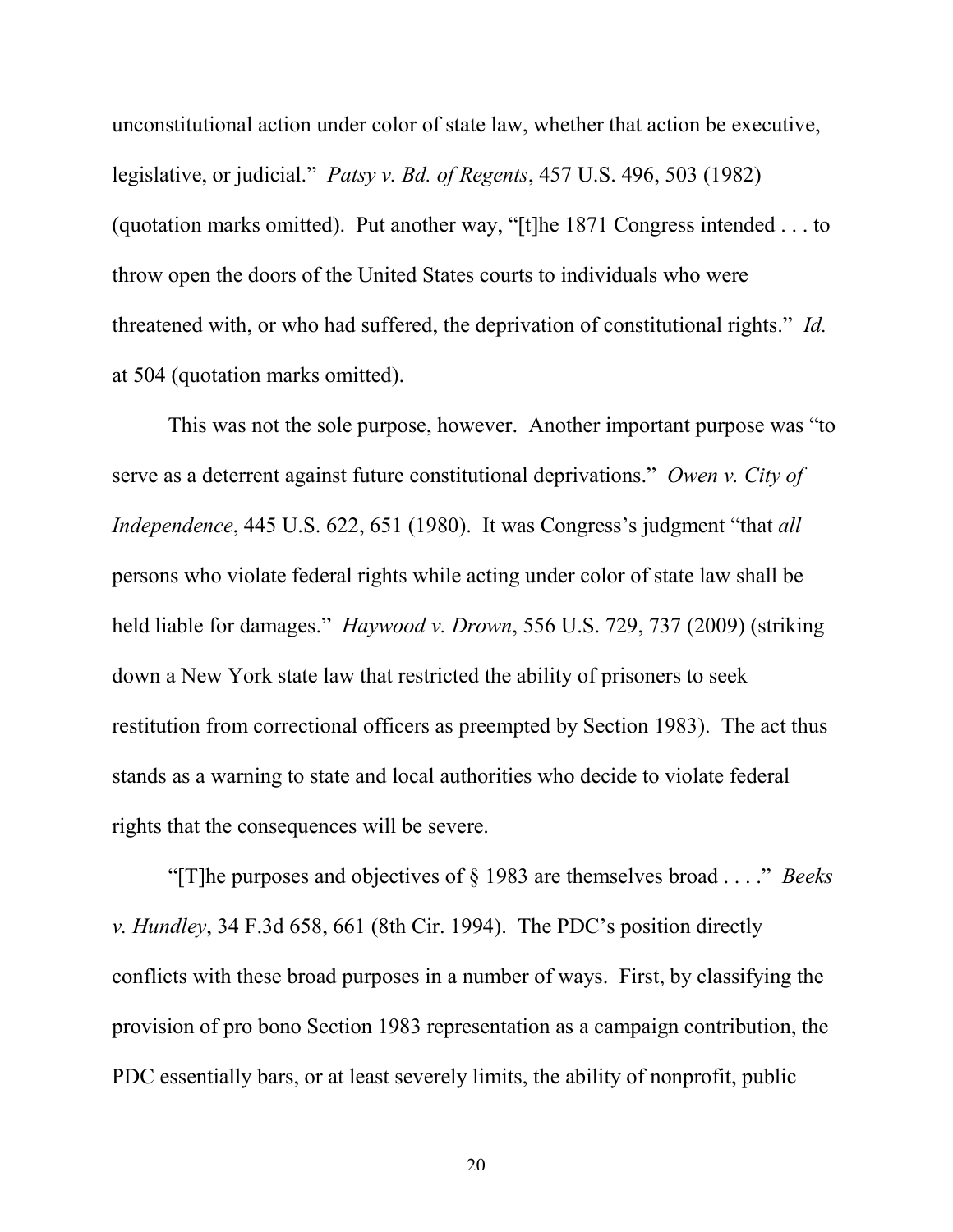interest law firms to represent civil rights plaintiffs who are involved in campaigns. This is shutting the courthouse doors, not throwing them open.

Second, in campaigns where a contribution limit applies, the PDC's position explicitly limits the amount of pro bono legal assistance a campaign may receive in a Section 1983 case. Short of an outright ban, it is difficult to imagine something that would frustrate the purpose of Section 1983 more than imposing a cap on legal representation that applies to most elections in the state. *See* Wash. Rev. Code § 42.17A.405(3); Wash. Admin. Code § 390-05-400.

Third, the PDC's position directly contravenes Congress's intent to hold governmental agencies that violate federal civil rights accountable. By removing a vast number of potential plaintiffs and lawyers from the universe of opponents, the PDC's position insulates itself from liability when it violates federal civil rights. This encourages, not deters, the violation of such rights by the PDC and is inconsistent with Congress's goal of preventing abuses of power by state governments.

Not only does the PDC's position frustrate the purposes of Section 1983, but it also stands as an obstacle to Congress's goals in passing Section 1988, the feeshifting provision of federal civil rights law. "The purpose of § 1988 is to ensure 'effective access to the judicial process' for persons with civil rights grievances." *Hensley v. Eckerhart*, 461 U.S. 424, 429 (1983) (quoting H. R. Rep. No. 94-1558,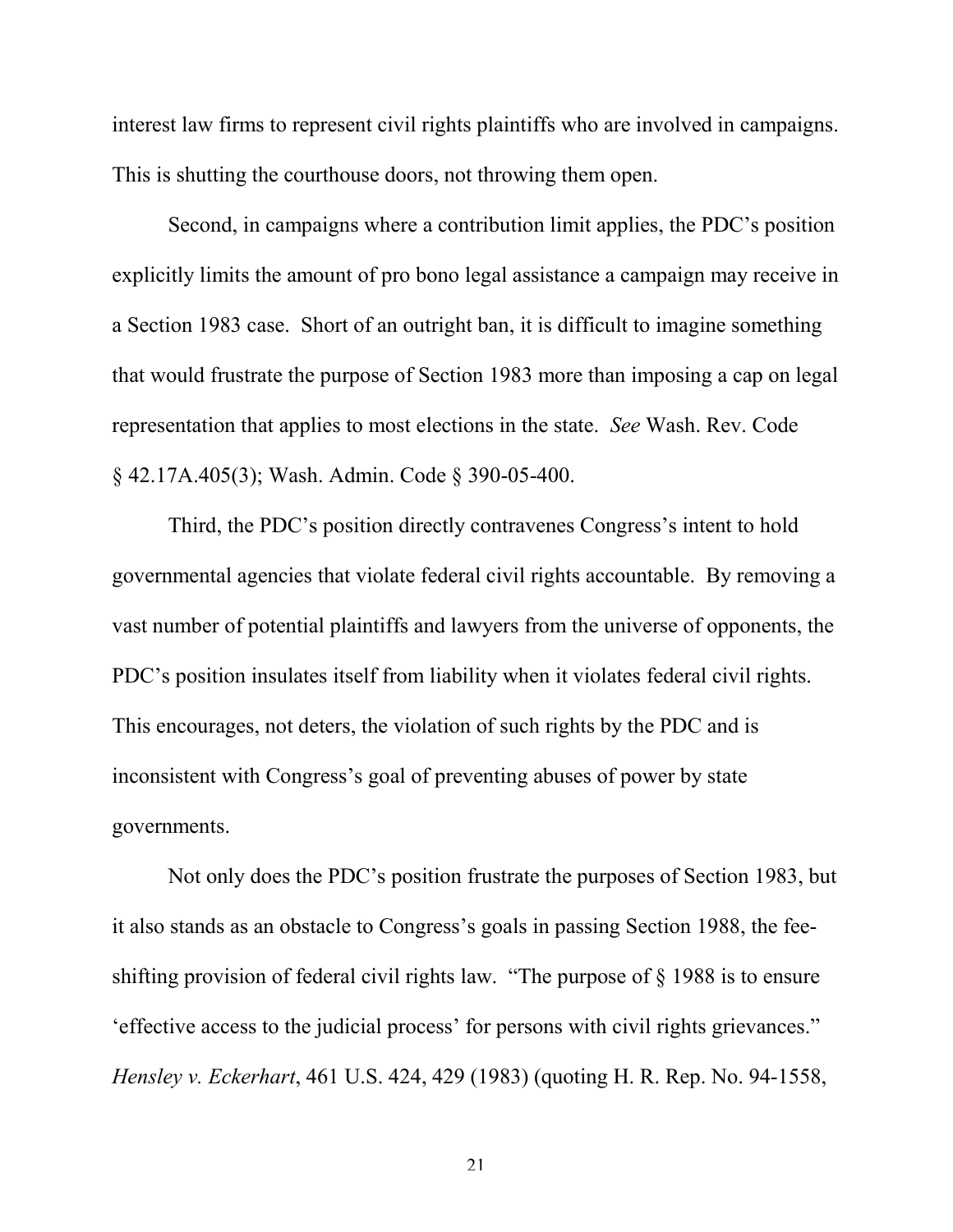p. 1 (1976)). "Congress enacted the fee-shifting provision as an integral part of the remedies necessary to obtain compliance with civil rights laws to further the same general purpose – promotion of respect for civil rights – that led it to provide damages and injunctive relief." *Evans v. Jeff D.*, 475 U.S. 717, 731 (1986) (citation and quotation marks omitted).<sup>8</sup>

"In every meaning of the word, 42 U.S.C. § 1988 was intended to be a proplaintiff law." Layne Rouse, *Battling for Attorneys' Fees: The Subtle Influence of "Conservatism" in 42 U.S.C. § 1988*, 59 Baylor L. Rev. 973, 978 (2007).

Congress's goal was to provide an incentive to attorneys to represent people whose rights had been violated and were otherwise unable to pay. S. Rep. No. 94-1011, at 2, *as reprinted in* 1976 U.S.C.C.A.N. 5908, 5909-10 ("In many cases arising under our civil rights laws, the citizen who must sue to enforce the law has little or no money with which to hire a lawyer."). As the Senate sponsor of Section 1988 put it, "When Congress calls upon citizens . . . to go to court to vindicate its policies and benefit the entire Nation, Congress must also ensure that they have the means to go to court, and to be effective once they get there." 122 Cong. Rec. S17,051 (daily ed., Sept. 21, 1976) (statement of Sen. Tunney).

<sup>&</sup>lt;sup>8</sup> An award of attorneys' fees to counsel who did not charge for its services does not change the pro bono character of the representation. *See* Model Rules of Prof. Conduct R. 6.1, cmt. 4 (2013) ("[T]he award of statutory attorneys' fees in a case originally accepted as pro bono would not disqualify such services from inclusion under this section.").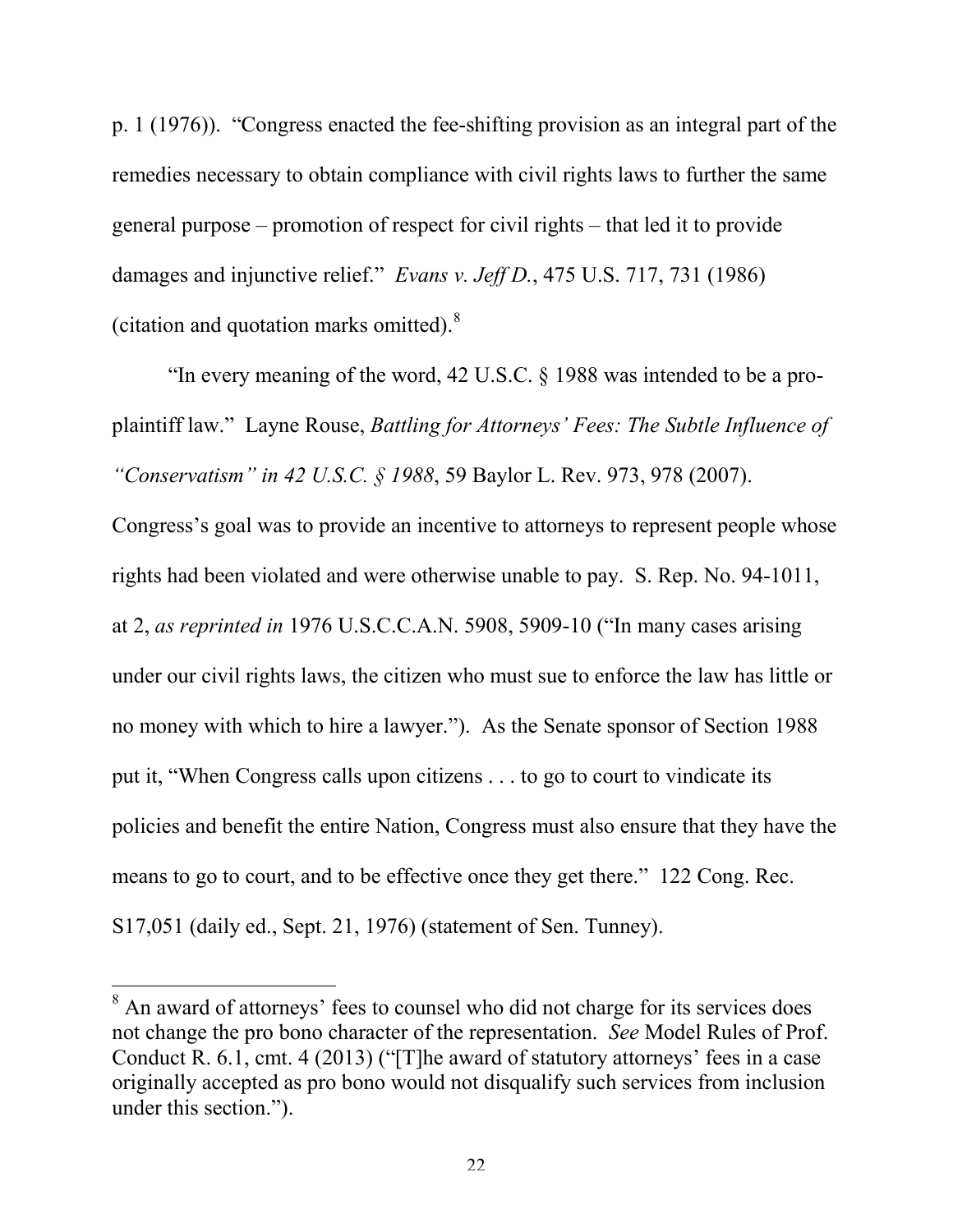Thus, "the Fees Act has given the victims of civil rights violations a powerful weapon that improves their ability to employ counsel, to obtain access to the courts, and thereafter to vindicate their rights by means of settlement or trial." *Evans*, 475 U.S. at 741. By imposing a risk of severe penalties on attorneys and firms that represent candidates free of charge, the PDC's policy strips this weapon from those who receive pro bono legal representation in Section 1983 cases and frustrates Congress's goal of enforcing the civil rights laws by empowering litigants to go to court and vindicate federal rights at no cost to themselves. The PDC's policy deprives litigants of even having the chance to get into court, much less recover attorneys' fees.

Because the PDC's position here directly clashes with Congress's goals in passing Sections 1983 and 1988, it must yield.<sup>9</sup>

#### **CONCLUSION**

In an attempt to avoid the financial consequences of having violated the U.S. Constitution, the PDC has attempted to piggy-back its novel interpretation of state law into the question of whether Family PAC, as a prevailing party, should receive

<sup>9</sup> Thus, if this Court were to accept the PDC's argument and hold that Family PAC was not entitled to fees because its failure to report pro bono legal representation in a Section 1983 case constituted a "special circumstance" warranting a denial of fees, this conclusion would raise a serious question of whether federal law preempts such an outcome. *See Brown v. Hotel & Rest. Emps. & Bartenders Int'l Union Local 54*, 468 U.S. 491, 503 (1984) (if state law regulates conduct that is protected by federal law, "pre-emption follows . . . as a matter of substantive right").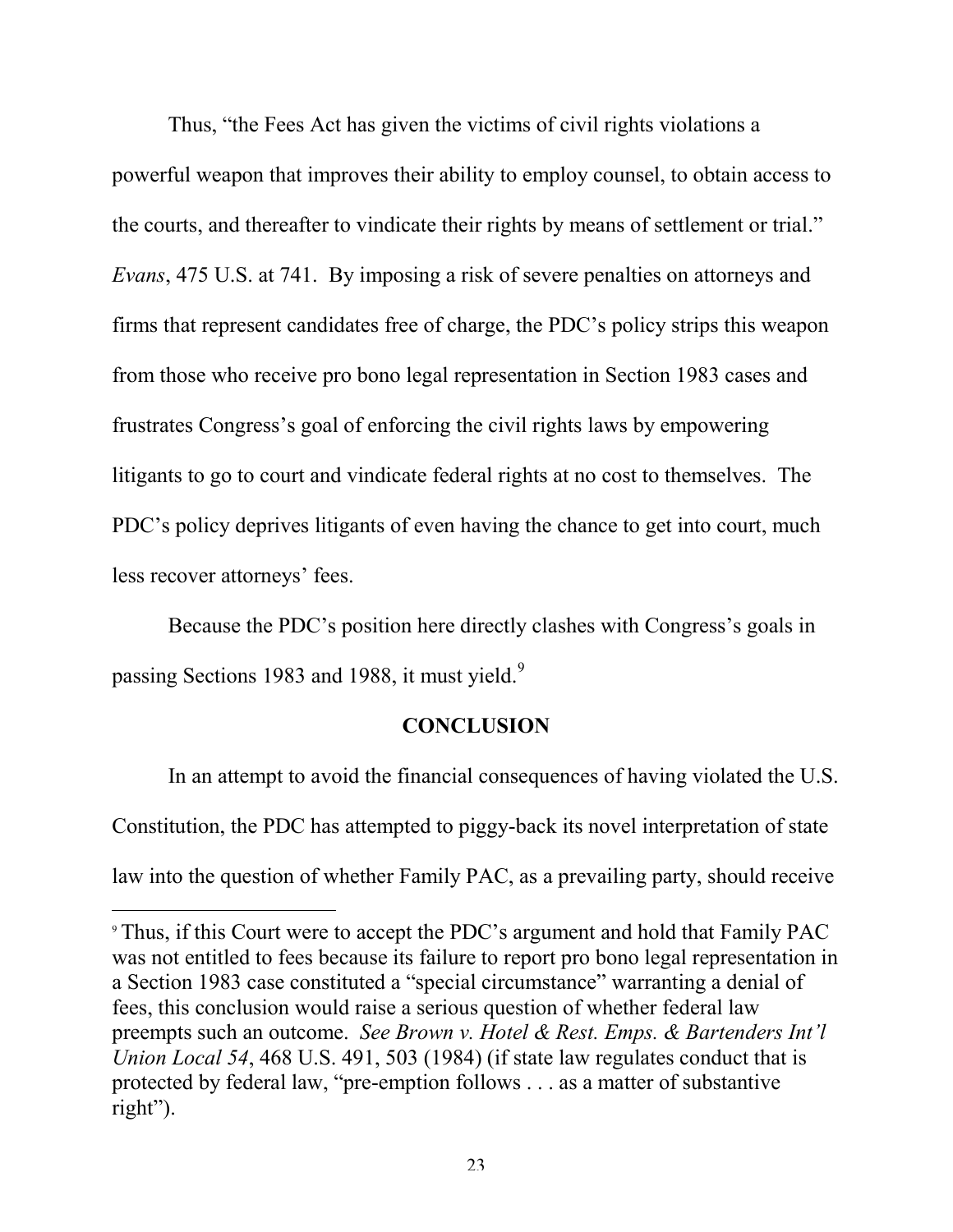any fees for having vindicated its First Amendment rights in Section 1983 litigation. The PDC's argument as to why it should avoid fees raises serious issues of constitutional law and, if this Court were to accept it, would cause irreparable damage to the ability of lawyers and clients to work together to vindicate constitutional and other federal civil rights. The undersigned *amici* therefore request that this Court explicitly and unequivocally reject the PDC's attempt to avoid paying fees, along with its attendant effort to weaken the vitality of Section 1983.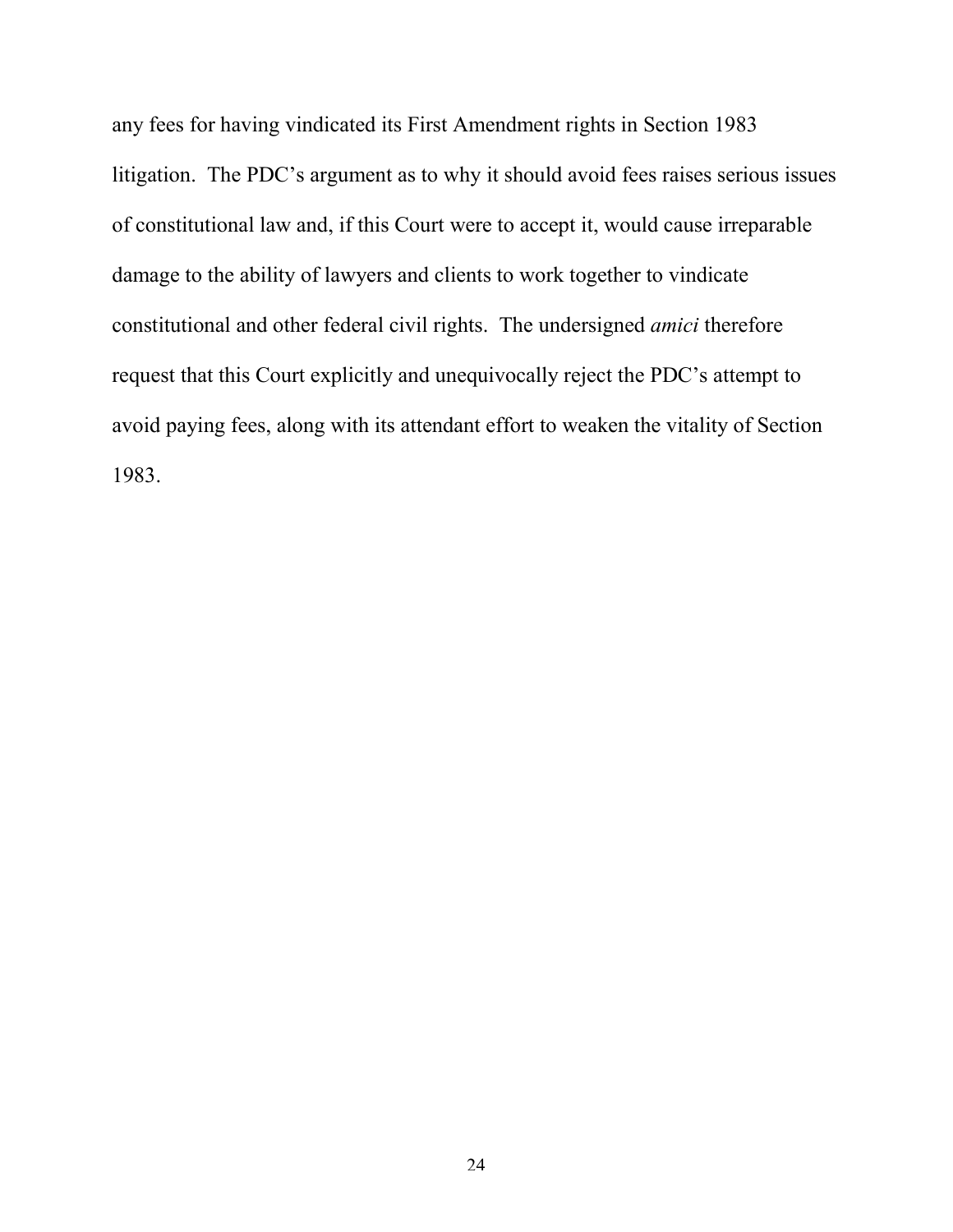Dated this 28th day of August, 2013.

Respectfully submitted,

/s/ William R. Maurer

INSTITUTE FOR JUSTICE William R. Maurer\* 10500 NE  $8<sup>th</sup>$  Street, Suite 1760 Bellevue, WA 98004 (425) 646-9300

INSTITUTE FOR JUSTICE Paul V. Avelar 398 S. Mill Avenue, Suite 301 Tempe, AZ 85281 (480) 557-8300

INSTITUTE FOR JUSTICE William H. Mellor 901 North Glebe Road, Suite 900 Arlington, VA 22203 (703) 682-9320

Counsel for *Amicus Curiae* Institute for Justice

## AMERICAN CIVIL LIBERTIES UNION OF WASHINGTON FOUNDATION Sarah A. Dunne Nancy L. Talner ACLU-WA Foundation 901 Fifth Avenue, Suite 630 Seattle, WA 98164 (206) 624-2184

Counsel for *Amicus Curiae* American Civil Liberties Union of Washington Foundation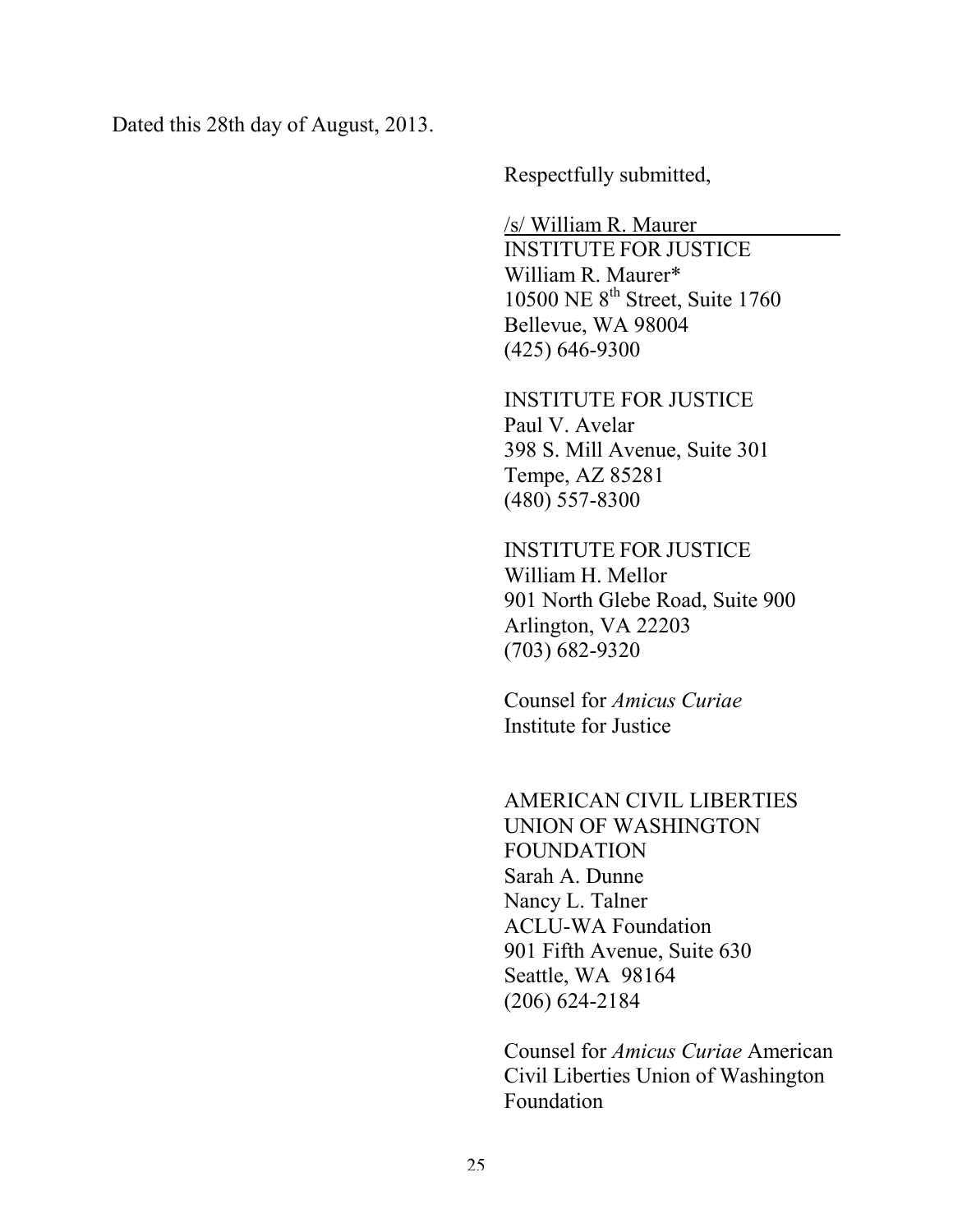FREEDOM FOUNDATION David E. Roland 2403 Pacific Avenue, SE Olympia, WA 98501 (360) 956-3482

Counsel for *Amicus Curiae* Freedom Foundation

CENTER FOR COMPETITIVE POLITICS Allen Dickerson 124 S. West St., Suite 201 Alexandria, VA 22314 (703) 894-6800

Counsel for *Amicus Curiae* Center for Competitive Politics

*\*Counsel of Record*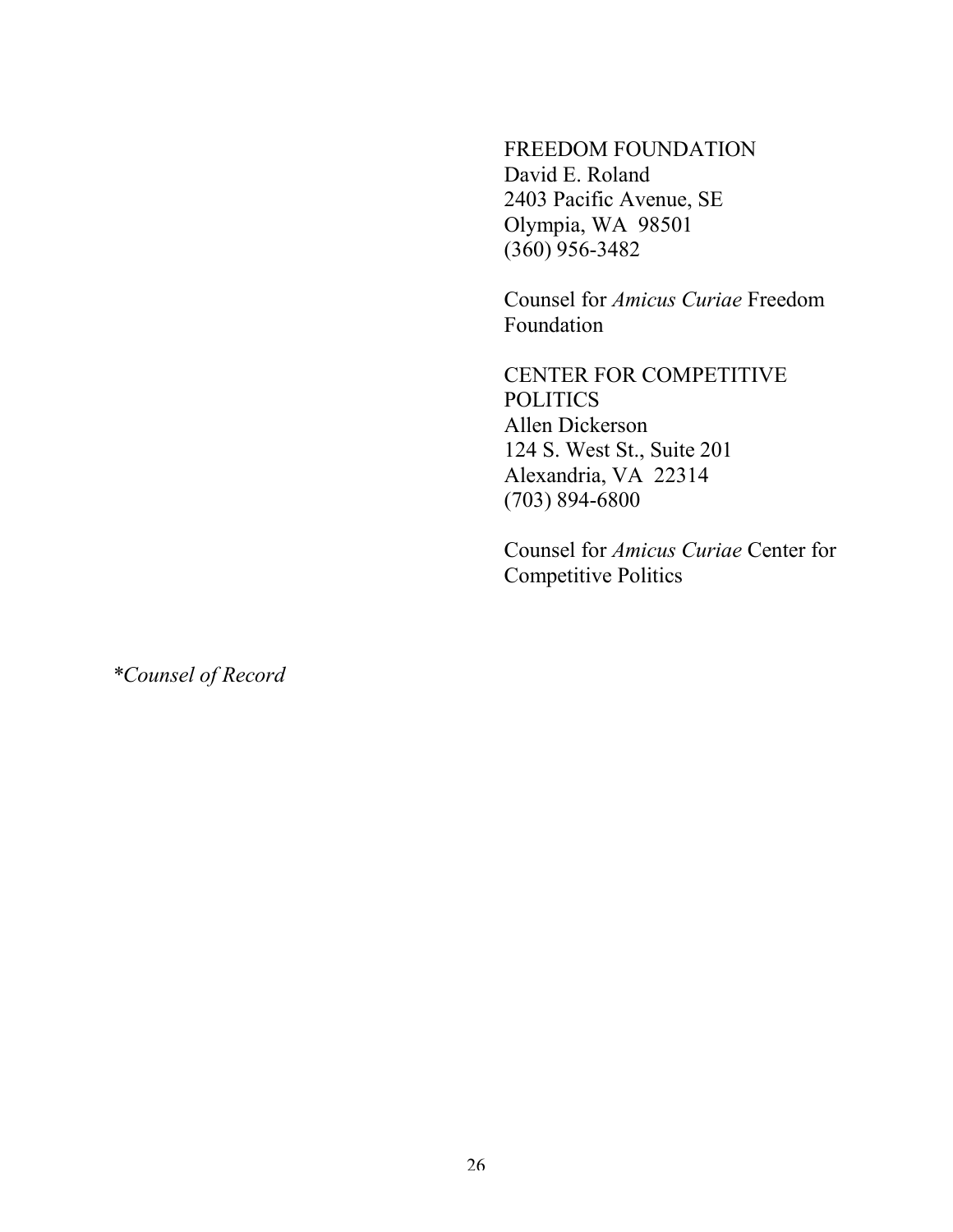# **CERTIFICATE OF COMPLIANCE**

I certify pursuant to Federal Rule of Appellate Procedure  $29(c)(5)$  & (d) and Rule  $32(a)(5)$  & (7) that the attached brief was prepared using a proportionally spaced, 14—point typeface and contains 5,530 words, excluding the parts of the brief exempted by Rule 32(a)(7)(B)(iii).

Dated this 28th day of August, 2013.

/s/ William R. Maurer William R. Maurer Counsel for *Amici Curiae*